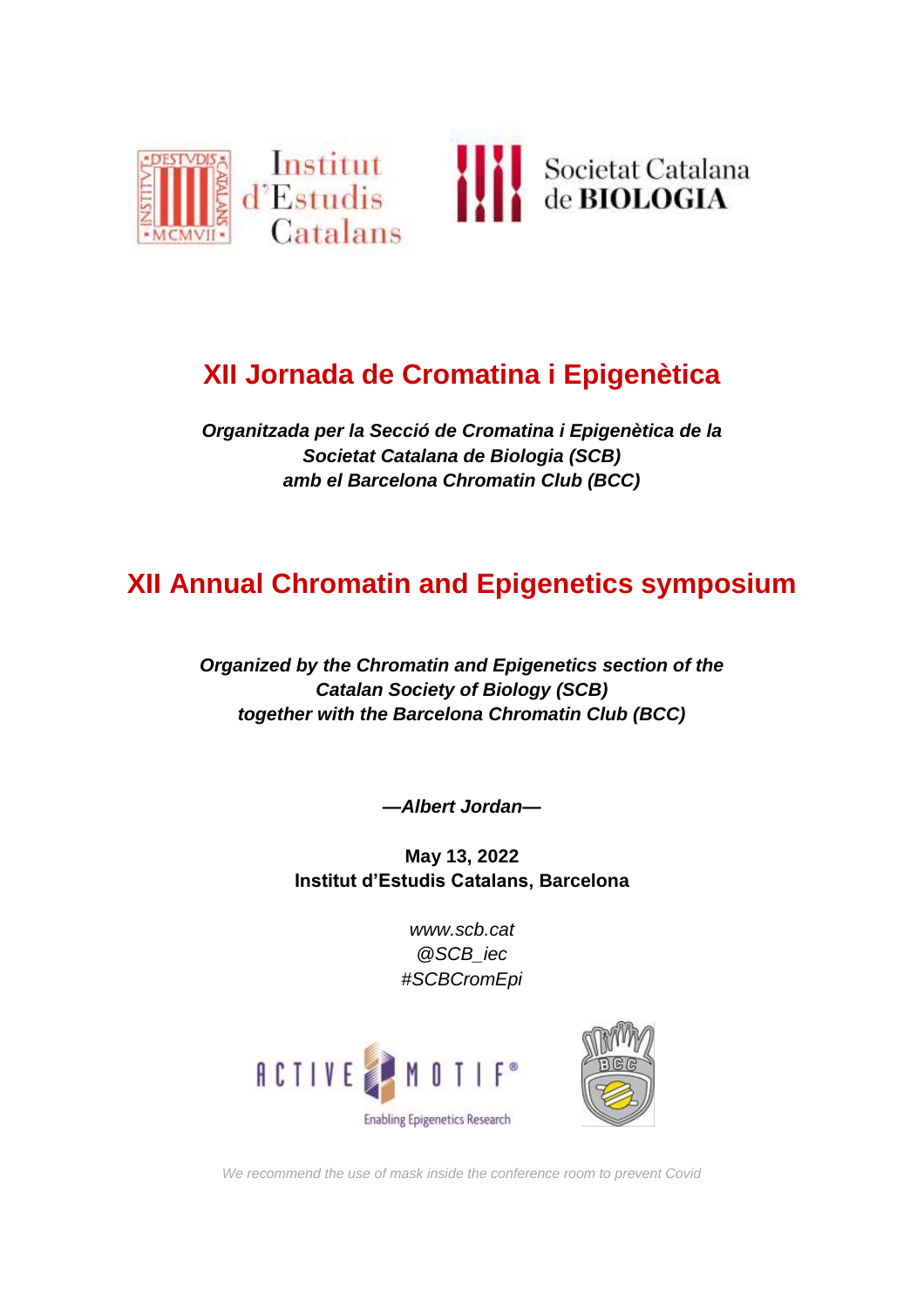## **SHORT-TALKS**

#### **1- Jia Liang Sun Wang** (IRB)

The autophagic protein TP53INP2 goes to chromatin

#### **2- Mireia Ramos-Rodríguez** (UPF)

Noncoding regulatory functions in ß-cell derived neuroendocrine tumors

#### **3- Anna Oncins Suñol** (CRG)

Mantle Cell Lymphoma-associated translocations are related to global genome topology disruption

#### **4- Miriam Acosta** (UB)

Association of epigenetic markers in peripheral blood and suicidal attempts in bipolar disorder

#### **5- Mariona Latorre** (FIDMAG)

FKBP5 methylation patterns: cortical thickness and clinical correlates in schizophrenia

#### **6- Mireia Labrador Isern** (IRB)

Deciphering correlations between DNA methylation, nucleosome positioning, gene expression and 3D chromatin structure using Saccharomyces cerevisiae

#### **7- David Corujo García** (IJC)

MacroH2A1.2 and macroH2A2 modulate the response of cancer cells to innate immune signals involving changes in chromatin architecture and enhancer activation

#### **8- Claudia Buhigas** (Univ. East Anglia)

Single-cell multi-omic analysis reveals defective genome activation and epigenetic reprogramming associated with human pre-implantation embryo arrest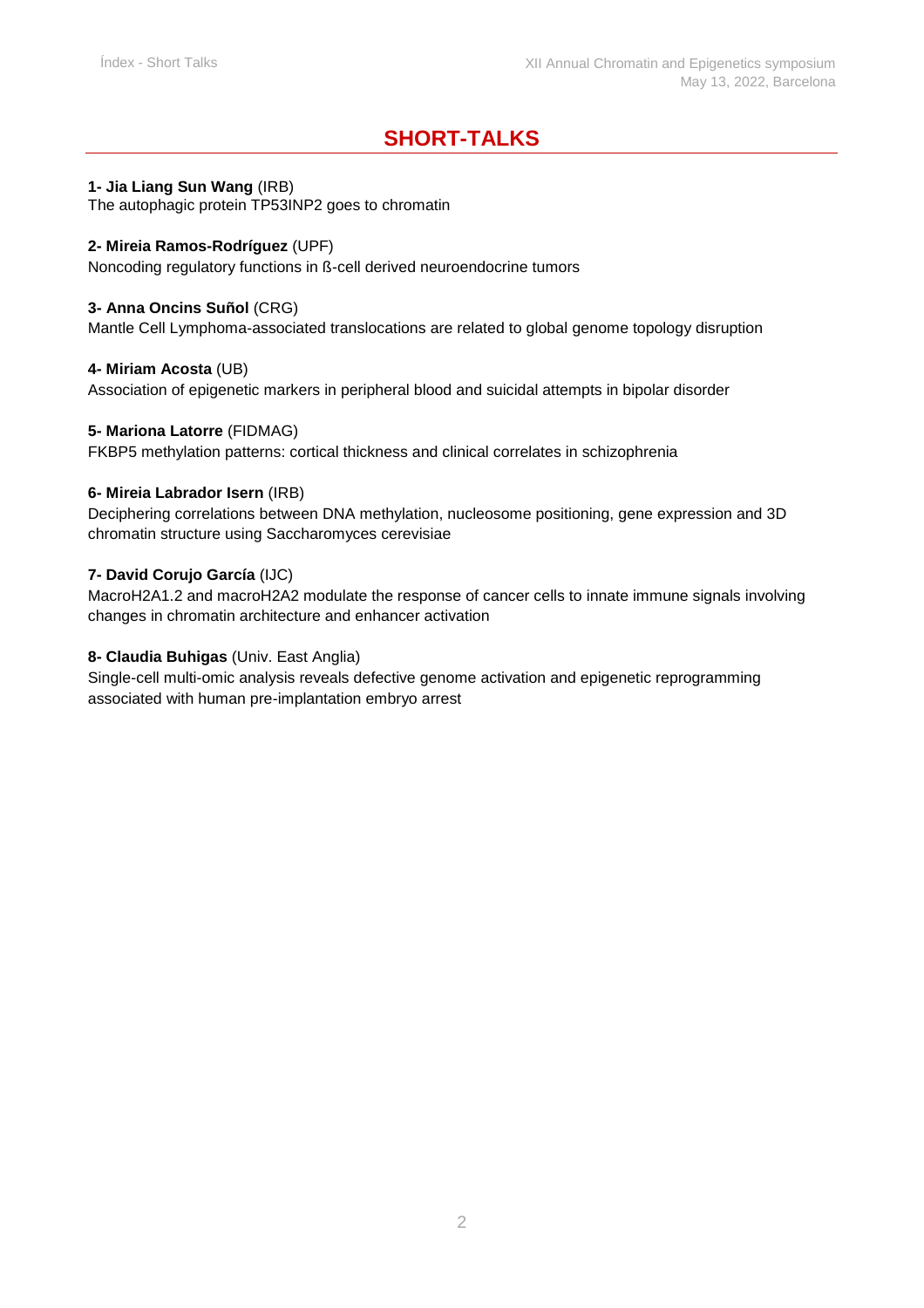## **POSTERS**

#### **1- Lucía Álvarez González** (IBB-UAB)

Evolutionary implications of 3D chromatin remodeling in the germ line

#### **2- María J Barrero** (ISCIII)

Transcriptional profiles reveal sources of cellular stress in patients with undiagnosed rare diseases

#### **3- Mercedes Barrero** (CRG)

A genome-wide CRISPR screen to identify novel pathways involved in reprogramming and X-chromosome reactivation

#### **4- Silvia Beato** (ICM-CSIC)

Reprogramming of epigenetic marks during early development across vertebrates

#### **5- Maria Cadefau** (IJC)

The role of C/EBPß isoforms in acute myeloid leukemia

#### **6- Louise Chappell-Maor** (Univ. East Anglia)

The non-bisulphite conversion-based method, scEM-T-seq for dual single-cell methylome and transcriptome profiling

#### **7- Dagne Daskeviciute** (Univ. East Anglia)

*PIK3R1* and *G0S2* are human placenta-specific imprinted genes associated with germline inherited maternal DNA methylation

#### **8- Anna Guixeras** (UB)

Planarian stem cell differentiation requires the acetyltransferase Smed-cbp-3

#### **9- Blanca Lázaro** (UIC)

Polyphosphate degradation by NUDT3-Zn+2 regulates the architecture of nuclear speckles in human cells

#### **10- Palmira Llorens** (UB)

The landscape of accessible chromatin in mouse liver regeneration

#### **11- Zina Lüschen** (ICM-CSIC)

Immune stimulation on primary ovary cell culture of zebrafish

#### **12- Oliver Meers** (IJC)

Investigating the function of the linker domain of macroH2A in chromatin regulation with novel genomeediting approaches

#### **13- Beatriz Pérez** (UPF)

ß cells regulatory functions and Type 1 Diabetes

#### **14- Carini Picardi** (IJC)

Understanding the role of cohesin, CTCF and GATA1 mutations in myeloid leukemia of Down syndrome

#### **15- Mónica Salinas** (IBMB-CSIC)

Differential genomic distribution of human histone H1 variants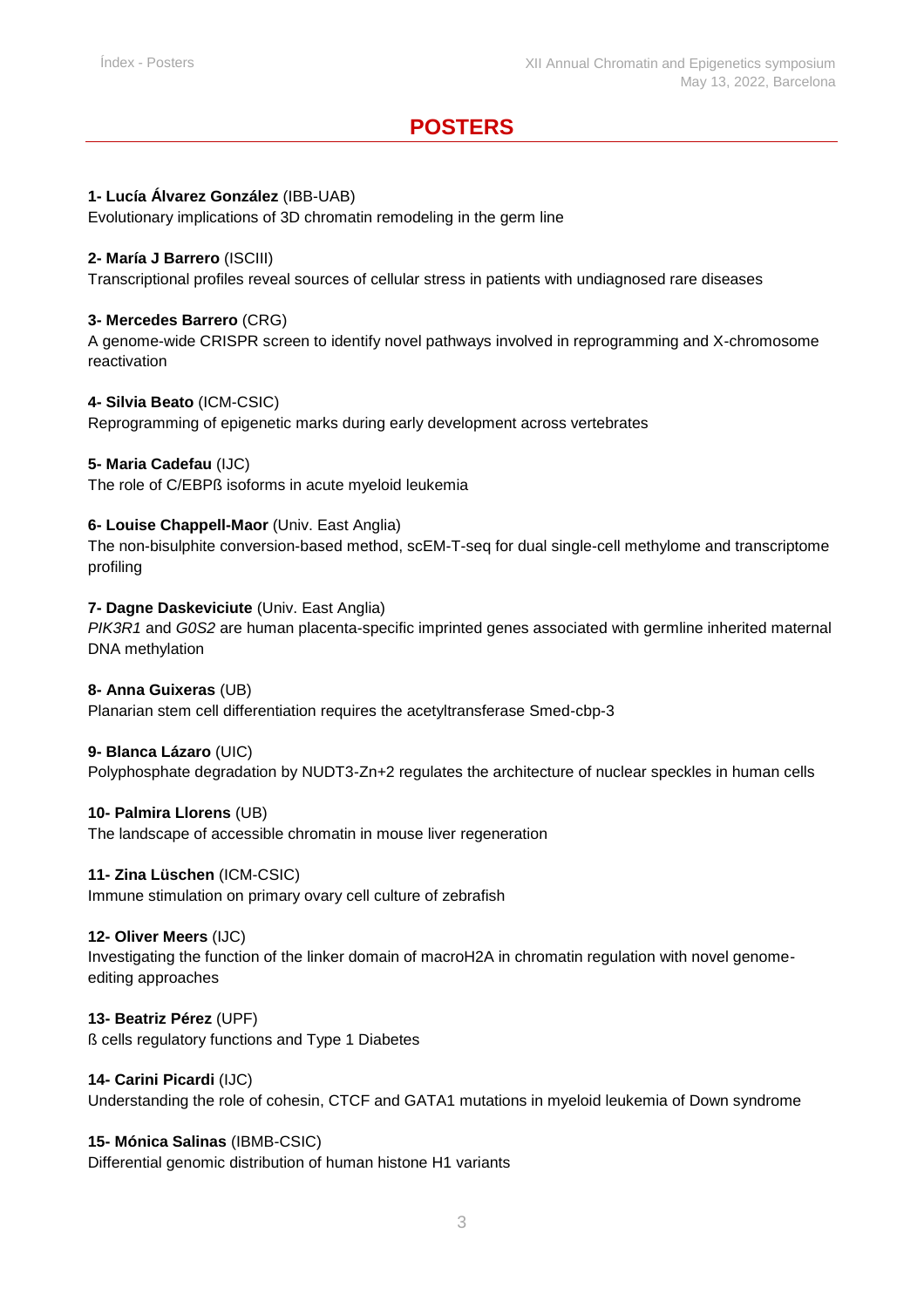#### **16- María Sánchez Jiménez** (FSJD)

Aurora Kinase B inhibitors: a search for new combinatorial strategies to target Ewing Sarcoma

#### **17- Marc Subirana** (UPF)

Profiling the insulinoma genetic landscape

#### **18- Laureano Tomás** (IJC)

Low input promoter capture Hi-C: a method to decipher the molecular mechanisms underlying non-coding alterations

#### **19- Gemma Valcarcel** (IJC)

Epigenome editing uncovers methylation-expression causality in leukemic cell fate model

#### **20- Laia Marin** (UAB)

RAD21L depletion alters the 3D genome architecture in the male germ line

#### **21- Marina Ruiz Romero** (CRG)

scFLEA-ChIP: deciphering epigenetic signatures at single cell level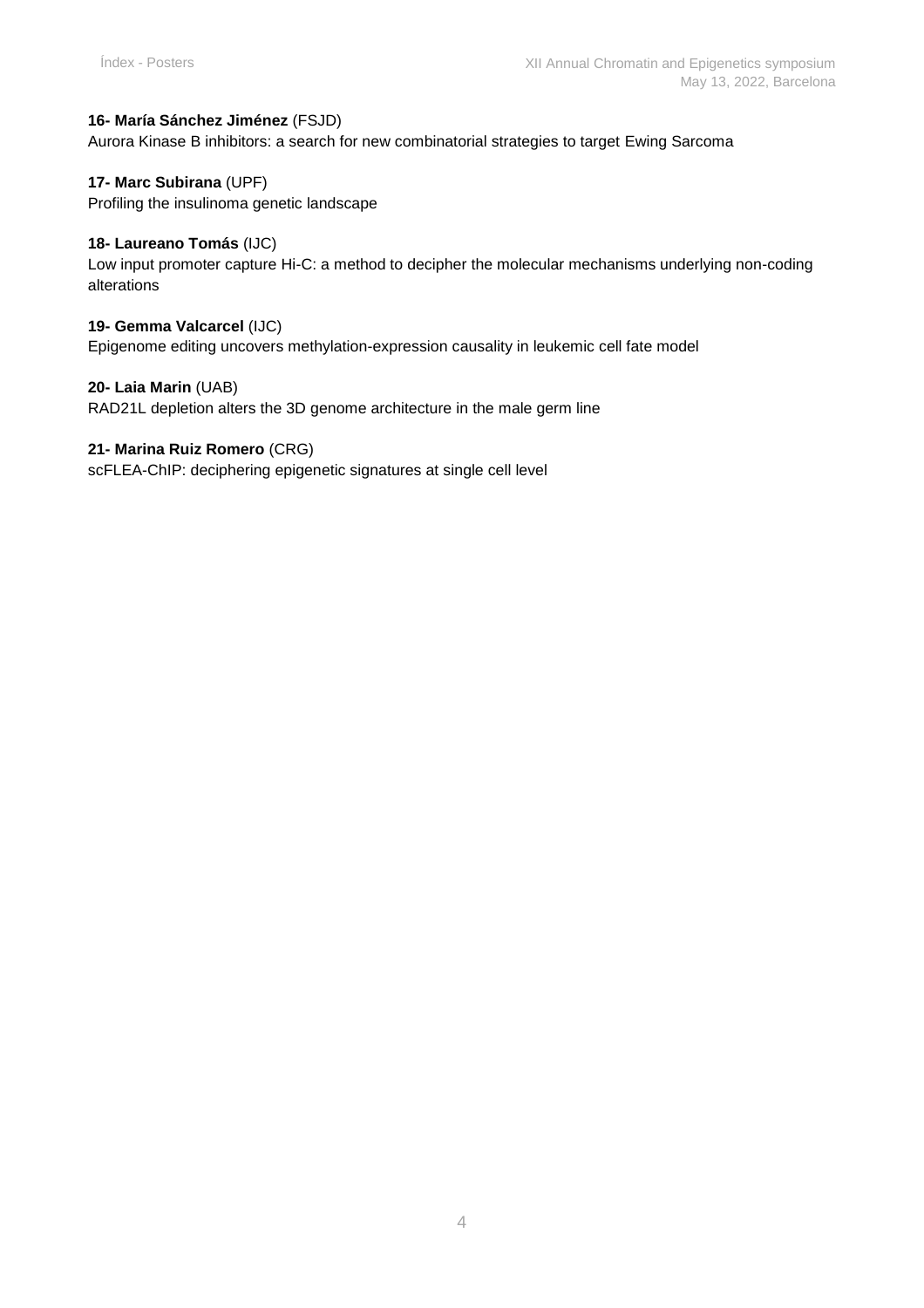# **ABSTRACTS SHORT TALKS**

### **1- The autophagic protein TP53INP2 goes to chromatin**

Jia Liang Sun-Wang1,2,3, Saska Ivanova1,2,3 & Antonio Zorzano1,2,3

1. Institute for Research in Biomedicine (IRB Barcelona), Barcelona Institute of Science and Technology (BIST), Barcelona, Spain

2. Departament de Bioquímica i Biomedicina Molecular, Facultat de Biologia, Universitat de Barcelona, Barcelona, Spain

3. CIBER de Diabetes y Enfermedades Metabólicas Asociadas, Barcelona, Spain

TP53INP2 is a multifaceted protein that modulates multiple biological processes. It negatively regulates muscle mass and white adipocyte differentiation, and it is a positive regulator of apoptosis and autophagy. Moreover, it is repressed in skeletal muscle and adipose tissue from obese and type 2 diabetic individuals, suggesting its clinical relevance. However, the molecular mechanisms by which TP53INP2 controls the above-mentioned processes remain elusive. To this end, we analyzed the interactome of TP53INP2 using BioID technology. Next, we performed gene ontology enrichment analysis. To our surprise, top enriched gene sets were related to chromatin and epigenetics. In addition, we validated the interaction between TP53INP2 and RING1, an E3 ubiquitin ligase that is part of the polycomb repressive complex 1 (PRC1). Along these lines, we identified other members of the PRC1 in our interactome analysis, including PCGF6, L3MBTL2 and MGA. The PRC1 is a multiprotein complex bound to chromatin that represses transcription. Chromatin purification experiments clearly show that TP53INP2 is indeed bound to chromatin. We report for the first time the binding of an autophagic protein to chromatin.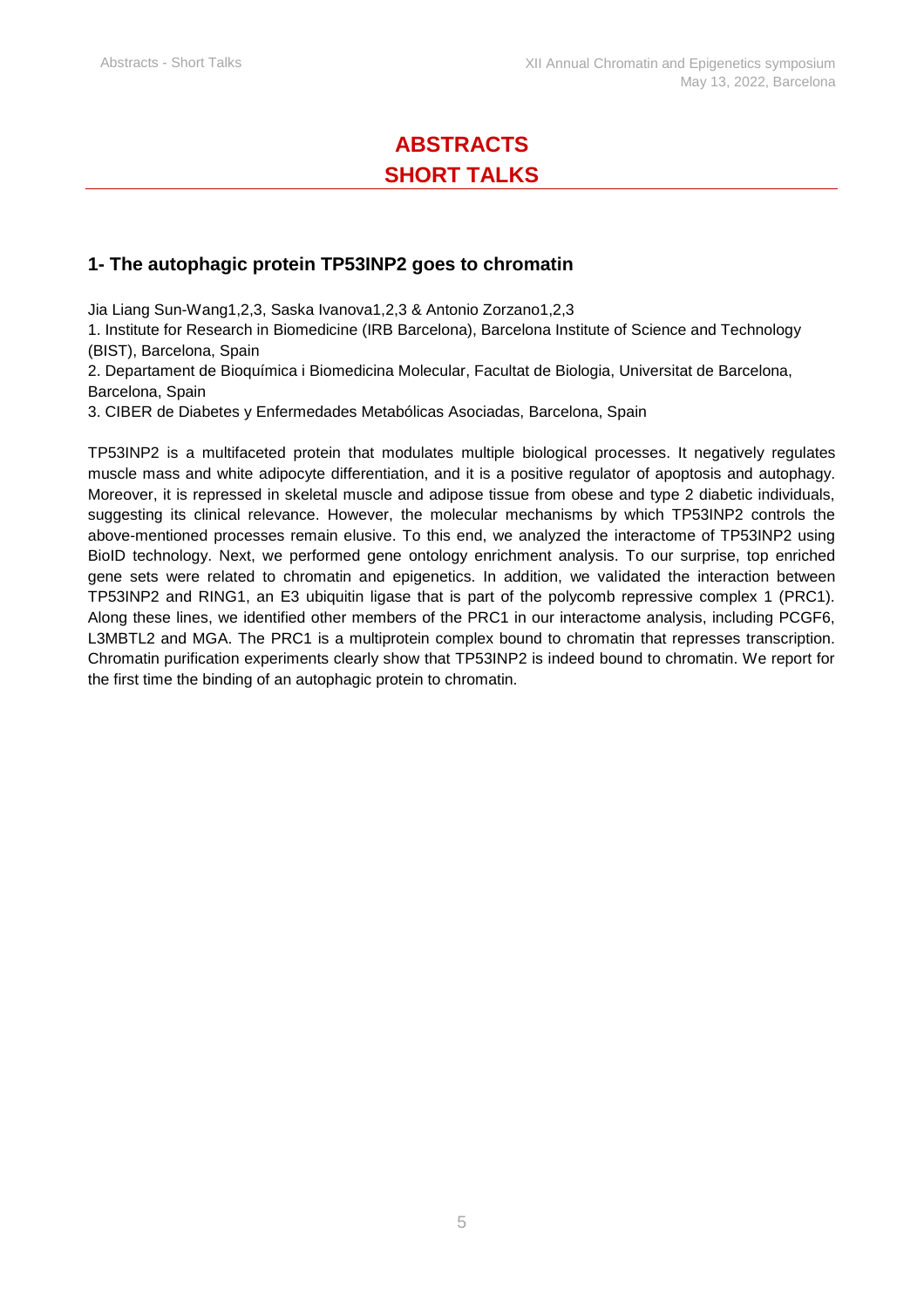## **2- Noncoding regulatory functions in β-cell derived neuroendocrine tumors**

Ramos-Rodríguez M1, Norris R1, Subirana-Granés M1, Sordi V2, Raurell-Vila H1, Beatriz Pérez-González1, Pellegrini S2, Falconi M3, Piemonti L2, Pasquali L1 1 Endocrine Regulatory Genomics, Department of Experimental & Health Sciences, University Pompeu Fabra, 08003, Barcelona, Spain.

2 Diabetes Research Institute (DRI) - IRCCS San Raffaele Scientific Institute, Milan, Italy.

3 Chirurgia del Pancreas, Ospedale San Raffaele IRCCS, Università Vita e Salute, Milano, Italy.

Insulinomas are rare neuroendocrine tumours that arise from pancreatic β-cells. While retaining the ability to produce insulin, insulinomas feature aberrant proliferation and altered hormone secretion resulting in failure to maintain glucose homeostasis. The role of cis-elements and their aberrations to the development of these tumors is currently unexplored. We have now generated insulinoma regulatory maps by profiling gene expression and H3K27ac deposition in a large set of human pancreatic neuroendocrine tumors. We observed widespread chromatin activation of ~8,500 H3K27ac enriched sites in the tumoral tissue but not in untransformed human pancreatic islets. These regions are mostly distal to gene TSS, evolutionarily conserved and contribute to the transcriptomic aberrations of nearby genes. Of note, we show that ~20% of the differential H3K27ac activated regions are H3K27me3 repressed in unaffected β-cells (mean z-score 27.96), suggesting that tumoral transition is coupled with derepression of β-cell polycomb targeted domains. By coupling epigenetic profiling with whole genome sequencing we now aim in uncovering genetic variation implicated in deregulation of noncoding functions Our epigenomic profiling provides a compendium of aberrant cis-regulatory elements that alter β-cell function and fate in their progression to pancreatic neuroendocrine tumors and a framework to identify coding and noncoding driver mutations.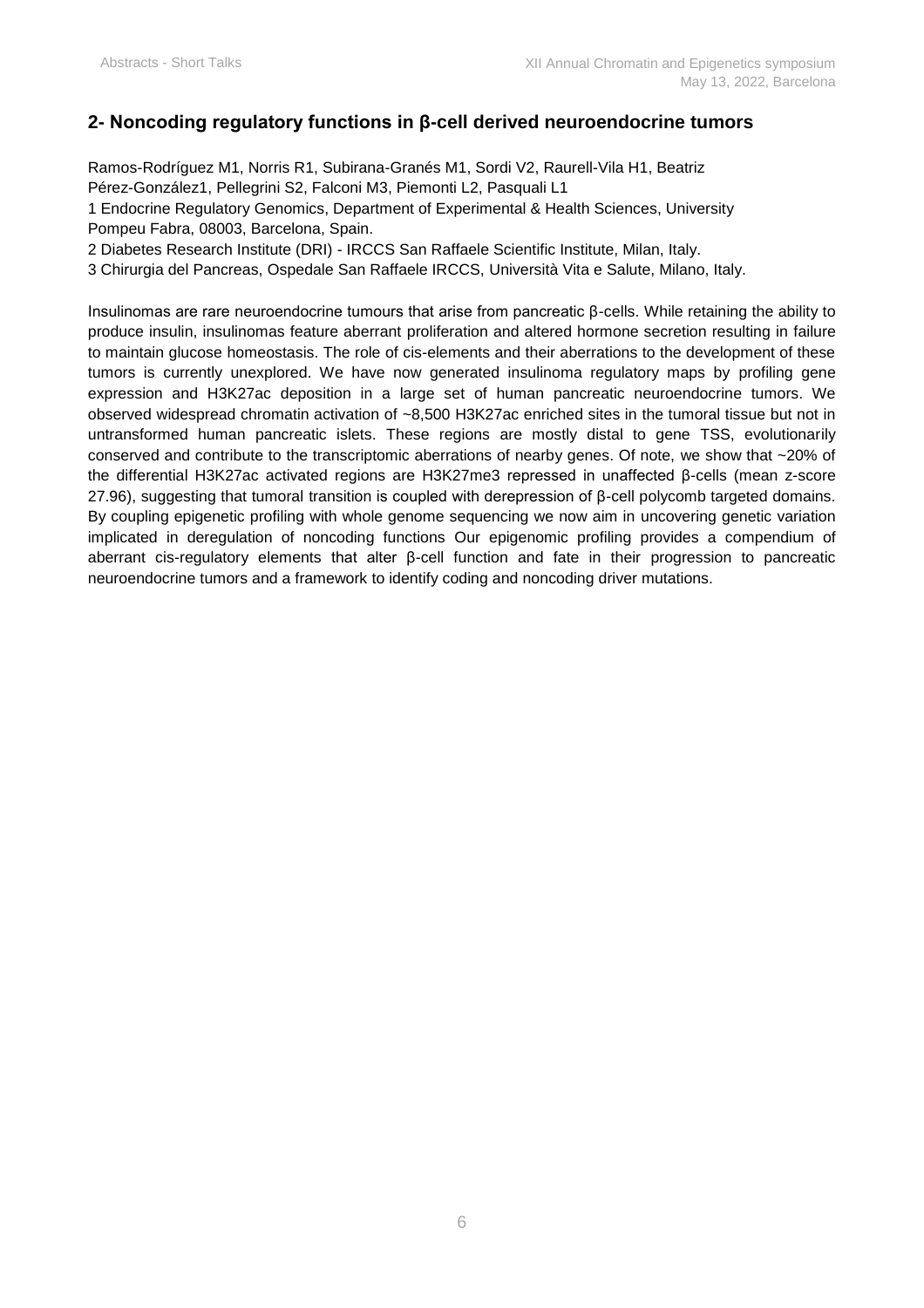## **3- Mantle Cell Lymphoma-associated translocations are related to global genome topology disruption.**

*Authors: Anna Oncins\*, Kimberly Quililan\*, Roser Zaurin, Houyem Toukabri, José Ramón Hernández-Mora, François Serra and Renée Beekman. (\*) These authors contributed equally to the work.* 

Mantle cell lymphoma (MCL) is an aggressive non-Hodgkin lymphoma subtype, characterized by the t(11;14) translocation. This translocation leads to overexpression of cyclin D1 (CCND1), a proto-oncogene regulating cell cycle. Yet the upregulation of CCND1 is not enough to drive lymphoma development. Here, we show that beyond CCND1 overexpression, MCL patients carrying the t(11;14) translocation bear global genome topology changes. Among others, translocation partners 11 and 14 show a profound opposite change in their interchromosomal interactions in MCL, pointing towards a potential swap of their territory positioning. Additionally, we observed allele-specific genome topology changes, indicating particular alterations of the translocation products, e.g. derivate chromosomes. The consequences of these effects on lymphoma formation remain to be elucidated.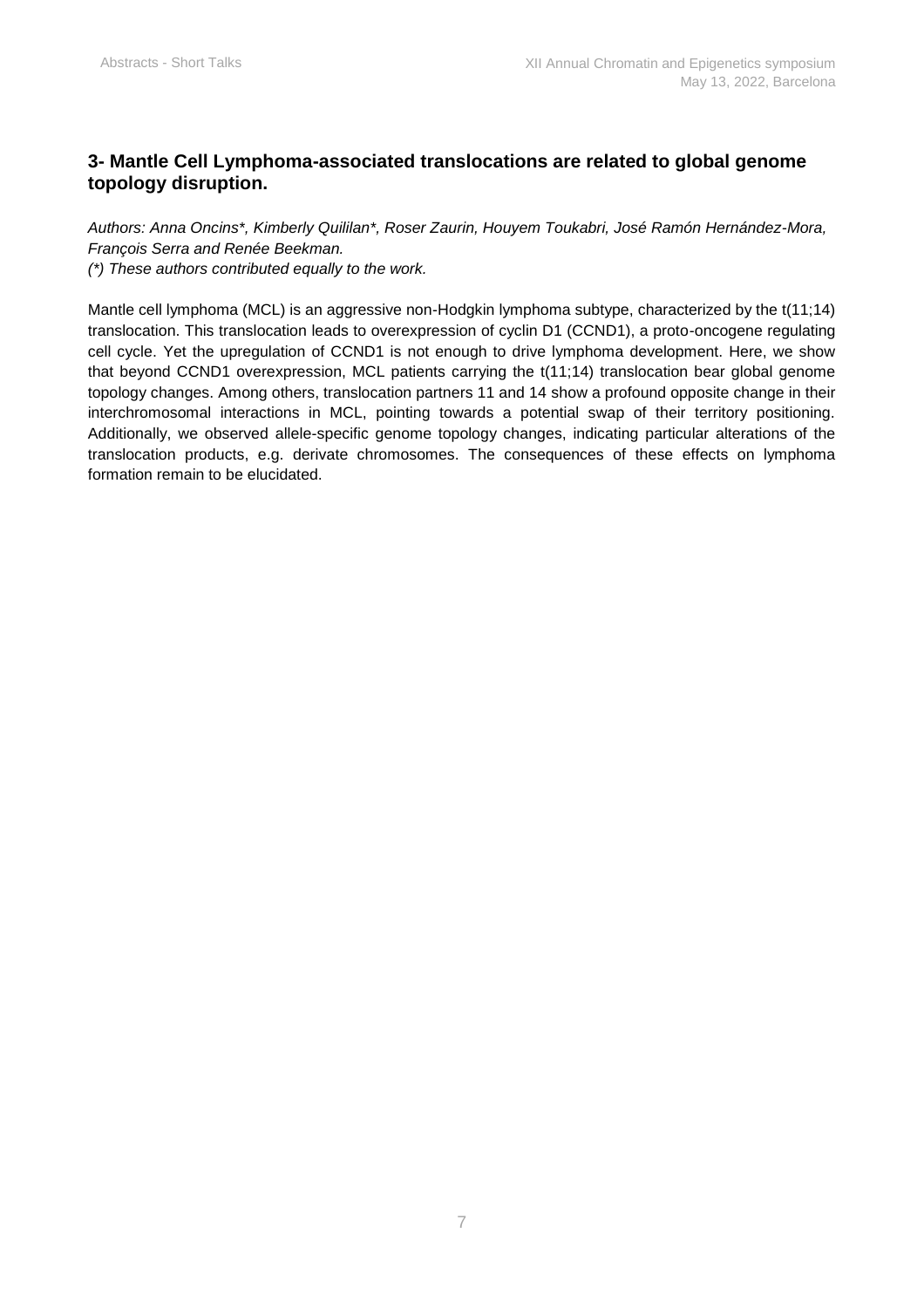## **4- Association of epigenetic markers in peripheral blood and suicidal attempts in bipolar disorder**

Miriam Acosta1, Marina Mitjans2,3, Anna Giménez2,4, Pilar A Saiz2,5, Carme Barrot6, Ester Jiménez2,7, Sergi Papiol2,8,9, Laura Plans10, V Ruiz11, Patrícia Gaví12, Maria Paz García-Portilla2,5, Leticia González-Blanco2,5, Julio Bobes2,5, Thomas Schulze8,9, Eduard Vieta2,7, Bárbara Arias1,2, Antoni Benabarre2,7 1 Department of Evolutionary Biology, Ecology and Environmental Sciences, Faculty of Biology, Biomedicine Institute of Biomedicine of the University of Barcelona (IBUB), University of Barcelona, Barcelona, Spain; 2 Centro de Investigación Biomédica en Red de Salud Mental (CIBERSAM), Instituto de Salud Carlos III, Madrid, Spain; 3 Department of Genetics, Microbiology and Statistics, Faculty of Biology, Biomedicine Institute of Biomedicine of the University of Barcelona (IBUB), University of Barcelona, Barcelona, Spain; 4 Bipolar Disorder Unit, Hospital Clínic, University of Barcelona, IDIBAPS, Barcelona, Catalonia, Spain; 5 Department of Psychiatry, School of Medicine, University of Oviedo, Instituto de Investigación Sanitaria del Principado de Asturias (ISPA), Instituto de Neurociencias del Principado de Asturias (INEUROPA), Servicio de Salud del Principado de Asturias (SESPA), Oviedo, Spain; 6 Forensic Genetic Laboratori, University of Barcelona, Catalonia, Spain; 7 Bipolar Disorder Unit, Hospital Clínic, University of Barcelona, IDIBAPS, Barcelona, Spain; 8 Institute of Psychiatric Phenomics and Genomics (IPPG), University Hospital, LMU Munich, Munich, Germany; 9 Department of Psychiatry and Psychotherapy, Ludwig-Maximilian-University Munich, Munich, Germany; 10 Mental Health Division of Althaia, Xarxa Assistencial Universitària de Manresa, Spain; 11 Institut Clínic de Neurociències, Hospital Clínic, Barcelona, Spain; 12 Bipolar and Depressive Disorders Unit, Psychiatry and Psychology Service, Clinical Institute of Neuroscience. Hospital Clínic de Barcelona, Barcelona, Spain.

#### **Background**

Suicidal behavior (SB) is a serious public health problem involving approximately one million annual deaths worldwide, with 90% of them being related to mental disorders such as bipolar or psychotic disorders (Plans et al., 2019). SB is determined by multiple factors emerging because of the interaction of socio-demographic, clinical, neurocognitive, environmental, and genetic factors and new evidence points to an important role of epigenetic factors. The aim of the present study is to compare genome-wide methylation patterns at a peripheral level between bipolar patients with and without suicide attempts (SA).

#### **Methods**

A sample of 79 BD patients assessed following DSM-IV-TR criteria (APA, 2000) was recruited from the Bipolar Disorder Program of the Hospital Clinic of Barcelona and Mental Health Services in Oviedo. All patients gave their written informed consent and approval from each institution's ethics committees was obtained. SB was assessed using the Columbia Suicide Severity Rating Scale (C-SSRS) (Al-Halabí et al., 2016; Posner et al., 2011). Individuals presenting one or more SA were categorized in the suicide attempters (SAtt) group (N=44; 75% females) and individuals presenting no SA were classified in the non-SAtt group (N=35; 65.7% females). Peripheral-blood DNA extractions were done using nucleic acid isolation technology (Chemagic, PerkinElmer). Genome-wide DNA methylation was assessed using the Infinium MethylationEPIC BeadChip (Illumina). R program was used to analyze methylation status between SAtt and non- SAtt groups. Raw Illumina microarray data were processed with ChAMP (Tian et al., 2017) by following quality control standards (e.g., filtering of probes with low detection p-value (p>0.01), probes with <3 beads in at least 5% per probe, etc.). Normalization and batch correction were done using BMIQ and Combat, respectively. Blood-cell type proportions were calculated using refbase. Differentially methylated positions (DMPs) and regions (DMRs) between SAtt and non-SAtt groups were calculated using Limma and DMRcate, respectively (Peters et al., 2015; Ritchie et al., 2015). Blood cell counts, sex, smoking status (smoking score) (Bollepalli et al., 2019), methylation PCs (Barfield et al., 2014), and age were used as covariates. For both, DMPs and DMRs, Benjamini-Hochberg multiple-testing correction was used to correct the false discovery rate (FDR) and a p-value of 0.05 was considered for significance.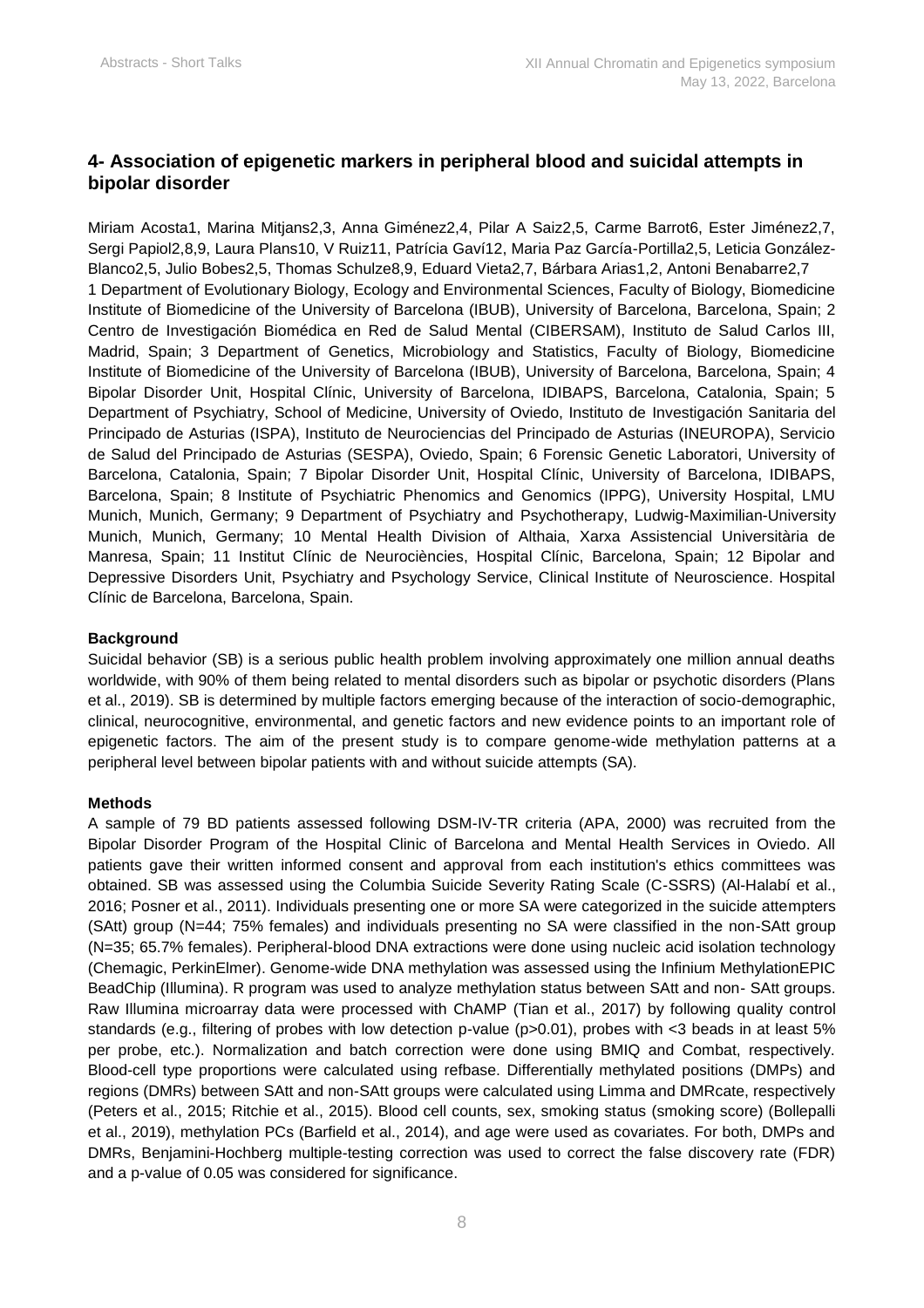#### **Results**

A total of eight CpG sites were significantly differentially methylated between SAtt and non-SAtt groups (pvalue<5.62E-7; FDR adjusted p-value<0.05). A total of one DMRs was found between SAtt and non-SAtt groups (FDR adjusted p-value= 4.92E-16). From all the DMPs differentially methylated between SAtt and non-SAtt groups, three of them mapped to the: *LAMC1*, *MSX2*, and *FAM20A* genes. Lastly, the DMR observed in our sample mapped to several genes: *VWA5B2*, *MIR1224*, and *ALG3*.

#### **Discussion**

We found eight DMPs and one DMR between SAtt and non-SAtt groups. Two of the genes we identified have been previously associated with lithium treatment, a mood stabilizer with antisuicidal properties. A recent study showed that high dose of lithium treatment affects *LAMC1* expression in hippocampal progenitor cells. In the same study, *LAMC1* was highlighted as a central gene since interacts with most genes also differentially expressed after a high dose of lithium treatment (Palmos et al., 2021). Another recent study found *VWA5B2* gene was differentially methylated between excellent responders and nonresponders to lithium in bipolar disorder patients (Marie-Claire et al., 2021). Our results show DNA methylation differences in peripheral blood between SAtt and non-SAtt bipolar patients pointing to the importance of considering epigenetic markers when studying SB. These results should be further studied for a better understanding of SB and ultimately help in suicide prevention. Moreover, epigenetic marks are potential biomarkers in suicide, and they could become attractive therapeutic targets due to their reversibility and important in regulating gene expression.

Funding FIS PI11/02006, PI16/01029, PI16/00998, PI17/01122 and 2017SGR1577.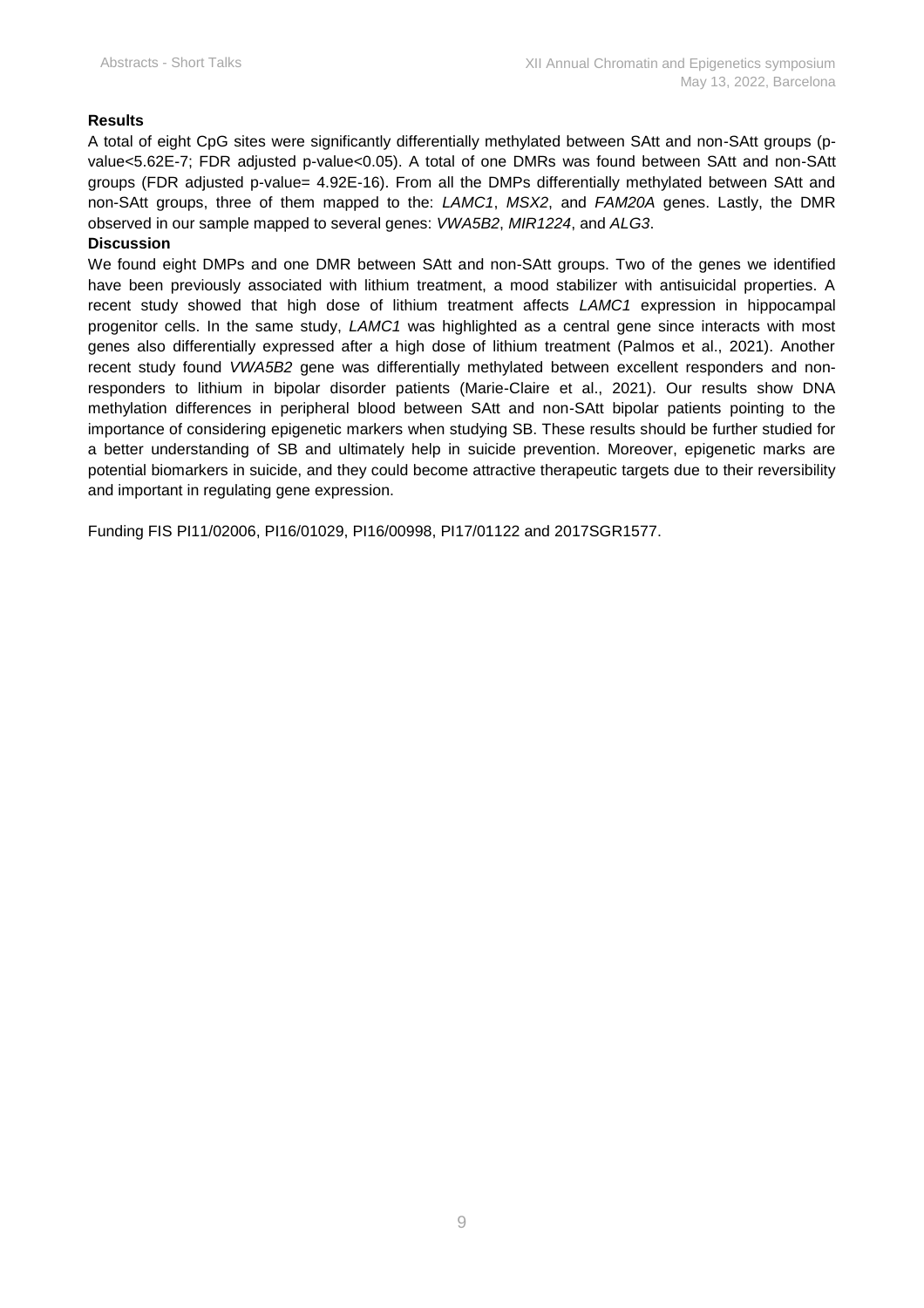## **5-** *FKBP5* **methylation patterns: cortical thickness and clinical correlates in schizophrenia**

M. Latorre-Guardia<sup>1</sup> & C. Almodóvar-Payá<sup>1,2</sup>, B. Arias<sup>2,3</sup>, R. Penadés<sup>2,4</sup>, M. Guardiola-Ripoll<sup>1,2</sup>, M.A. García-León<sup>1,2</sup>, P. Fuentes-Claramonte<sup>1,2</sup>, E. Pomarol-Clotet<sup>1,2</sup>, M. Fatjó-Vilas<sup>1,3,2</sup>.

<sup>1</sup>FIDMAG, Sisters Hospitallers Research Foundation, Barcelona, Spain.

<sup>2</sup>CIBERSAM, Biomedical Research Network in Mental Health; Instituto de Salud Carlos III, Madrid, Spain. <sup>3</sup>University of Barcelona, Faculty of Biology- Department of Evolutionary Biology- Ecology and Environmental Sciences, Barcelona, Spain.

<sup>4</sup>Clinical Institute of Neurosciences, Hospital Clínic Barcelona - Institute of Biomedical Research August Pi i Sunyer IDIBAPS, Barcelona, Spain.

[mlatorre@fidmag.com](mailto:mlatorre@fidmag.com)

FIDMAG, Sisters Hospitallers Research Foundation, C/ Doctor Antoni Pujadas 38, 08830 Sant Boi de Llobregat (Barcelona), Spain

Schizophrenia (SZ) is a mental disorder that arises from subtle deviations in brain development and maturation due to genetic and environmental insults. The *FKBP5* gene has been associated with SZ and the sensitivity to SZ environmental risk factors. Furthermore, different methylation and expression levels of *FKBP5* have been described in SZ versus health status, and its methylation has been linked to neuroanatomical changes in other psychiatric disorders, but has not been assessed in schizophrenia.

We aimed to: i) Explore methylation case-control differences in the *FKBP5* gene to identify diagnosticspecific methylation patterns. ii) Analyse the methylation effect on cortical thickness case-control differences. iii) Analyse the methylation effect on clinical schizophrenia phenotypes.

From a sample of 35 SZ patients and 35 HC (matched by sex, age and estimated IQ), methylation levels along 3 CpG islands (CGIs) at the *FKBP5* gene were analysed in DNA extracted from mouth mucosa samples (Agena Bioscience EpiTYPER). Cortical thickness was assessed from MRI scans, and whole-brain analysis was performed to identify case-control differences (FreeSurfer). Linear and logistic regression analyses adjusted for sex, age, intracranial volume (and treatment for patients) were performed.

Regarding the first objective, 4 CpG sites located in CGI1 and CGI3 were differentially methylated in SZ with respect to HC. Concerning the second objective, methylation at 3 CpG sites along CGI1 had a diagnosticdependent effect on several of the observed case-control cortical thickness differences. Lastly, among patients, 5 CpG units in CGI3 had an impact on negative symptomatology (PANSS-N).

Our results represent the first case-control approach in schizophrenia to analyse the effect of *FKBP5* methylation status on cortical thickness and clinical phenotypes. We identify specific CpG sites in two CGIs associated with the risk for the disorder, while others have a modifier effect on structural and clinical phenotypes.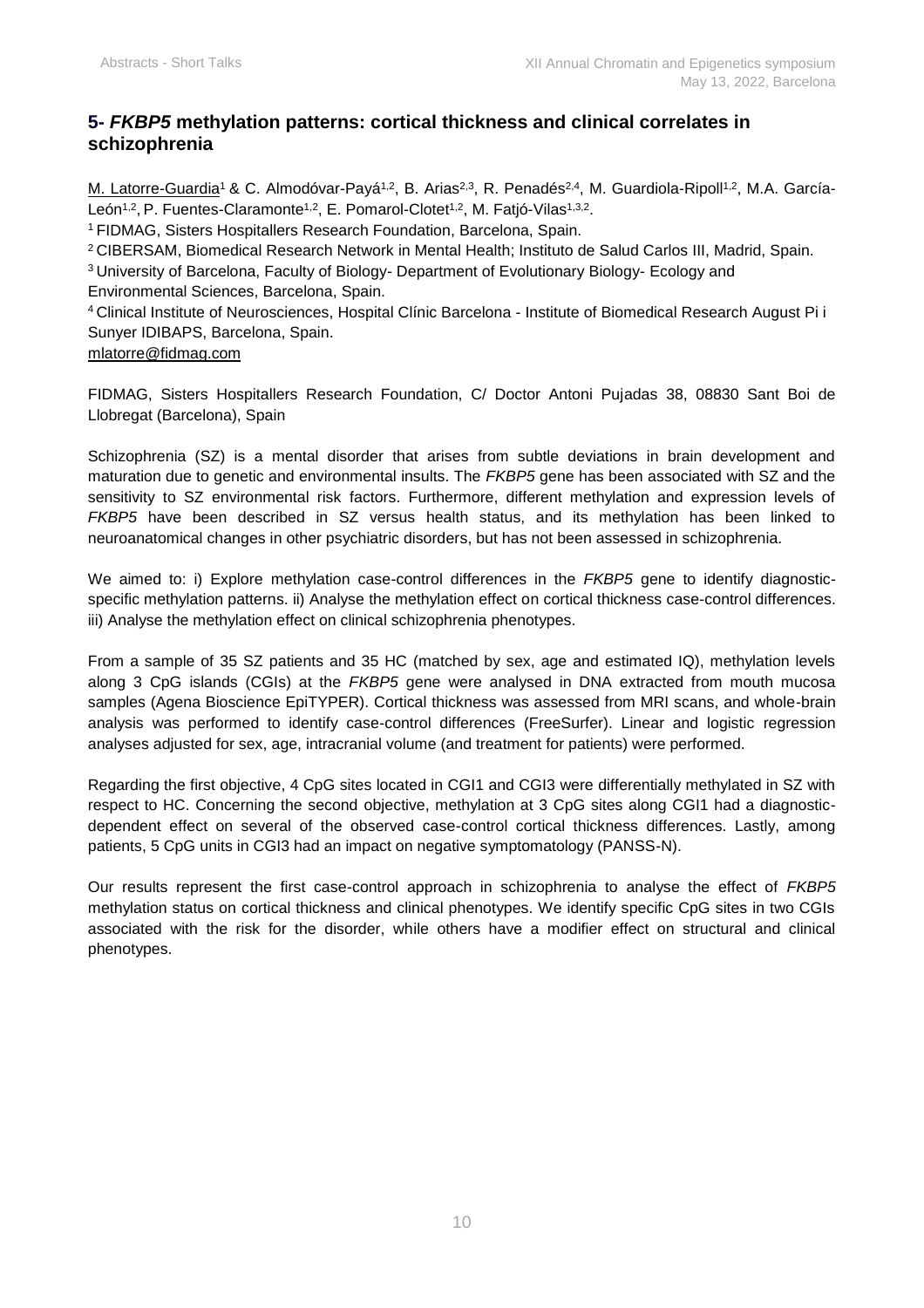## **6- Deciphering correlations between DNA methylation, nucleosome positioning, gene expression and 3D chromatin structure using** *Saccharomyces cerevisiae.*

Diana Buitrago#, Mireia Labrador#, Juan Pablo Arcon, Rafael Lema, Oscar Flores, Anna Esteve-Codina, Julie Blanc, Nuria Villegas, David Bellido, Marta Gut, Pablo D Dans , Simon C Heath, Ivo G Gut, Isabelle Brun Heath, Modesto Orozco

[mireia.labrador@irbbarcelona.org,](mailto:mireia.labrador@irbbarcelona.org) [isabelle.heath@irbbarcelona.org](mailto:isabelle.heath@irbbarcelona.org) and [modesto.orozco@irbbarcelona.org](mailto:modesto.orozco@irbbarcelona.org) Institute for Research in Biomedicine (IRB Barcelona), Carrer de Baldiri Reixac, 10, 08028 Barcelona

The extreme complexity of epigenetic regulation in higher organisms makes the determination of a causal function of DNA methylation complicated. We investigated the structural effect of DNA methylation in a simpler model system, budding yeast (*Saccharomyces cerevisiae*), a biological system in which methylation and all the methylation-related machinery are absent thus making it a perfect system to study the intrinsic role of DNA methylation on DNA structural and functional properties. With this aim, we expressed the murine DNA Methyl Transferases (DNMT) 1, 3a, 3b and 3L in *S. cerevisiae*, and performed Bisulfite Sequencing (WGBS), RNase-seq, MNase-seq and HI-C analysis to determine the correlation between DNA methylation, gene expression, nucleosome positioning and the three-dimensional folding of chromosomes. We demonstrated that, even in the absence of any directing machinery, methylation occurred in a reproducible pattern reminiscent of that seen in mammals, with methylation concentrated at linkers and depleted at nucleosomes. Moreover, we also revealed that high levels of DNA methylation affects gene expression in a complex manner, altering specific pathways in the cell. Quite interestingly, Hi-C experiments revealed significant changes in global chromatin structure with a noticeable increase in DNA condensation. Taken together, these results demonstrate that methylation intrinsically modulates chromatin structure and function even in the absence of the cellular machinery evolved to recognize and process the methylation signal.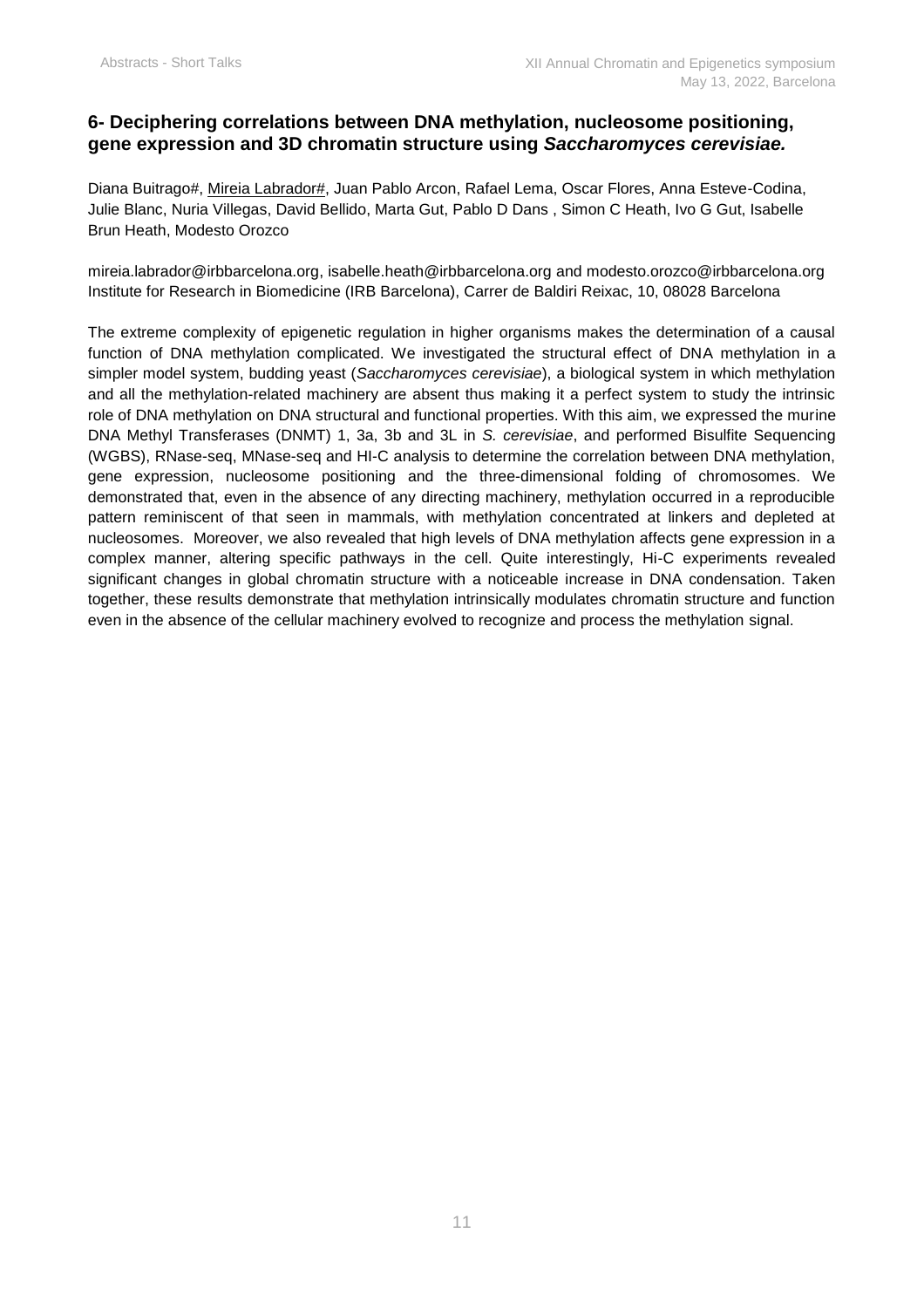## **7- MacroH2A1.2 and macroH2A2 modulate the response of cancer cells to innate immune signals involving changes in chromatin architecture and enhancer activation**

David Corujo, Roberto Malinverni, Juan Carrillo-Reixach, Oliver Meers, Marguerite-Marie Le Pannérer, Vanesa Valero, Ainhoa Pérez, Laura Royo, Carolina Armengol, Marcus Buschbeck

MacroH2A histone variants have a poorly understood function in gene regulation. In particular, it is not clear which cellular responses are macroH2A-sensitive and how macroH2As influence gene transcription at the molecular level. Most proliferative solid cancer cells express two macroH2A proteins, macroH2A1.2 and macroH2A2. Here, we report that macroH2A1.2 and macroH2A2 modulate the transcriptional ground-state of cancer cells and how they respond to inflammatory signals central to innate immunity. The transcriptional analysis of cell culture and xenograft experiments cells showed that depletion of macroH2A1.2 and macroH2A2 in hepatoblastoma cells increased gene activation in response to interferon γ but overall dampened the response to tumor necrosis factor α. Correlation studies in a cohort of hepatoblastoma samples and the large pan-cancer cohort of TCGA data set suggest that the function of macroH2A in response to innate immune signals might be more general. When focusing on the genomic loci of tumor necrosis factor α-responsive genes, we found that removal of macroH2A1.2 and macroH2A2 altered the three-dimensional chromatin architecture coinciding or preceding changes in the basal activity of distal enhancers.

Taken together, our results suggest that macroH2A1.2 and macroH2A2 have a role in regulating the response of cancer cells to innate immune signals on the level of chromatin. They are doing so in an unprecedented, bidirectional manner having a largely positive role in tumor necrosis factor α signalling and a repressive role in interferon γ signalling. The consequences of this regulation are yet to be understood but that are likely relevant for the interaction of cancers with their microenvironment.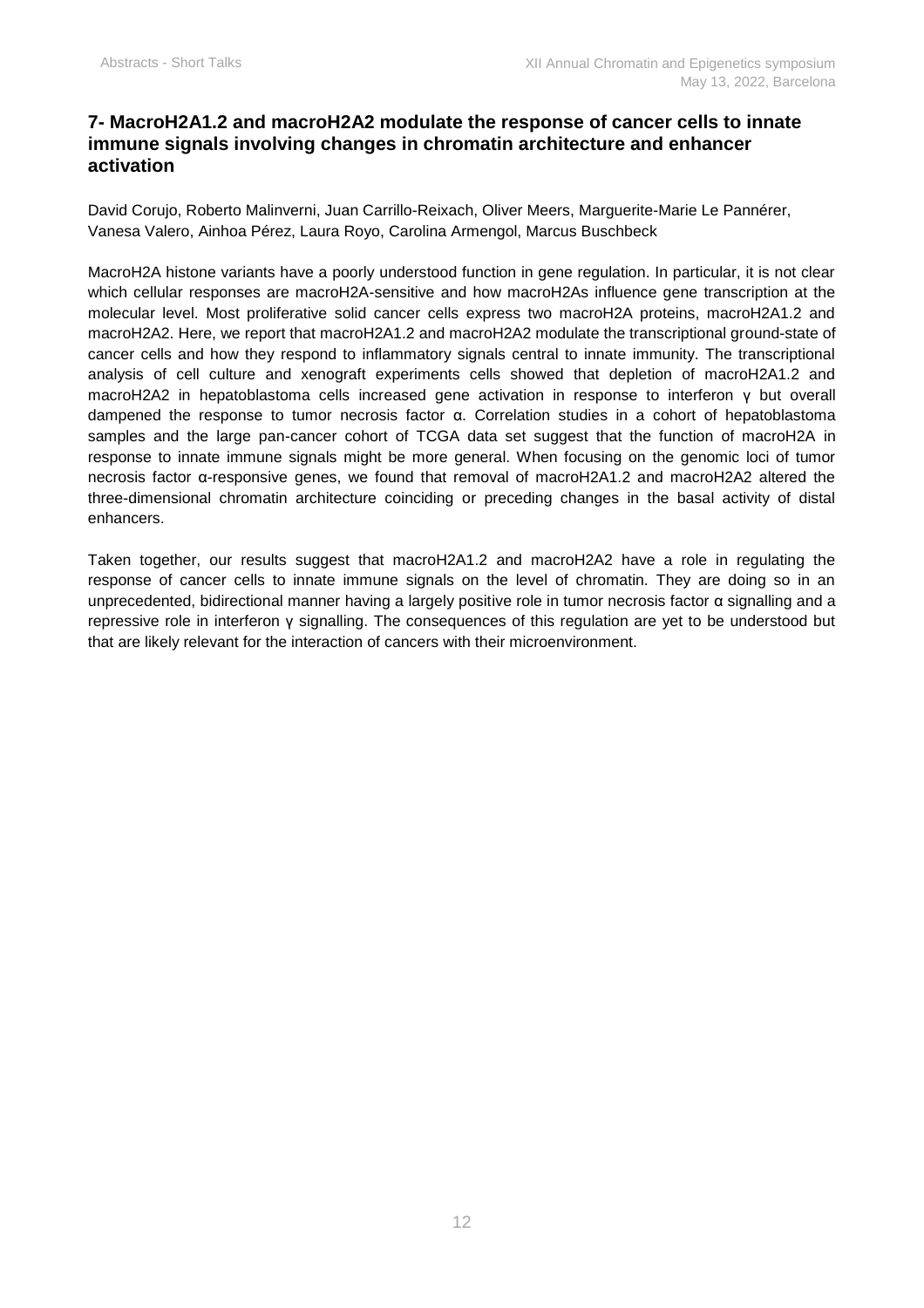## **8- Single-cell multi-omic analysis reveals defective genome activation and epigenetic reprogramming associated with human pre-implantation embryo arrest**

Jose Ramon Hernandez Mora<sup>1\*</sup>, <u>Claudia Buhigas<sup>2</sup></u>\*, Stephen Clark<sup>3</sup>, Raquel Del Gallego Bonilla<sup>4</sup>, Dagne Daskeviciute<sup>2</sup>, Ana Monteagudo-Sánchez<sup>1</sup>, Maria Eugenia Poo-Llanillo<sup>5</sup>, Jose Vicente Medrano<sup>4,6</sup>, Carlos Simón<sup>6,7</sup>, Marcos Meseguer<sup>4</sup>, Gavin Kelsey<sup>3</sup>, David Monk<sup>1,2</sup>

1. Bellvitge Institute for Biomedical Research, Barcelona, Spain.

2. Biomedical Research Centre, School of Biological Sciences, University of East Anglia, Norwich Research Park, Norwich, UK

3. The Babraham Institute, Babraham, Cambridge, UK.

- 4. IVI-RMA Global and Health Research Institute la Fe, Valencia, Spain.
- 5. Igenomix SL, Valencia, Spain.
- 6. Department of Obstetrics and Gynecology, Valencia University and INCLIVA, Valencia, Spain.

7. Department of Obstetrics and Gynecology, BIDMC, Harvard University, Boston, USA.

\* Contributed equally to this work.

The terminally differentiated gametes unite at fertilization to form a totipotent zygote that can differentiate into all cells and tissues of the developing embryo. In mammals, the zygote undergoes several cleavage divisions to form a blastocyst. During this pre-implantation stage, maternally stored material promotes both the erasure of the sperm and oocyte epigenetic profiles and is responsible for concomitant genome activation. Here we have utilized single-cell methylome & transcriptome sequencing (scM&T-seq), a multi-omic method that allows for simultaneous quantification of both mRNA expression and DNA methylation, in human oocytes and a developmental series of human embryos. We fully characterize embryonic genome activation, maternal transcript degradation and map key epigenetic reprogramming events in developmentally high-quality embryos. By comparing these signatures with early embryos that have undergone spontaneous cleavagestage arrest, as determined by time-lapse imaging, we identify embryos that fail to appropriately activate their genomes or undergo epigenetic reprogramming. Our results indicate that a failure to successfully accomplish these essential milestones impedes the developmental potential of pre-implantation embryos and is likely to have important implications, similar to aneuploidy, for the success of assisted reproductive cycles.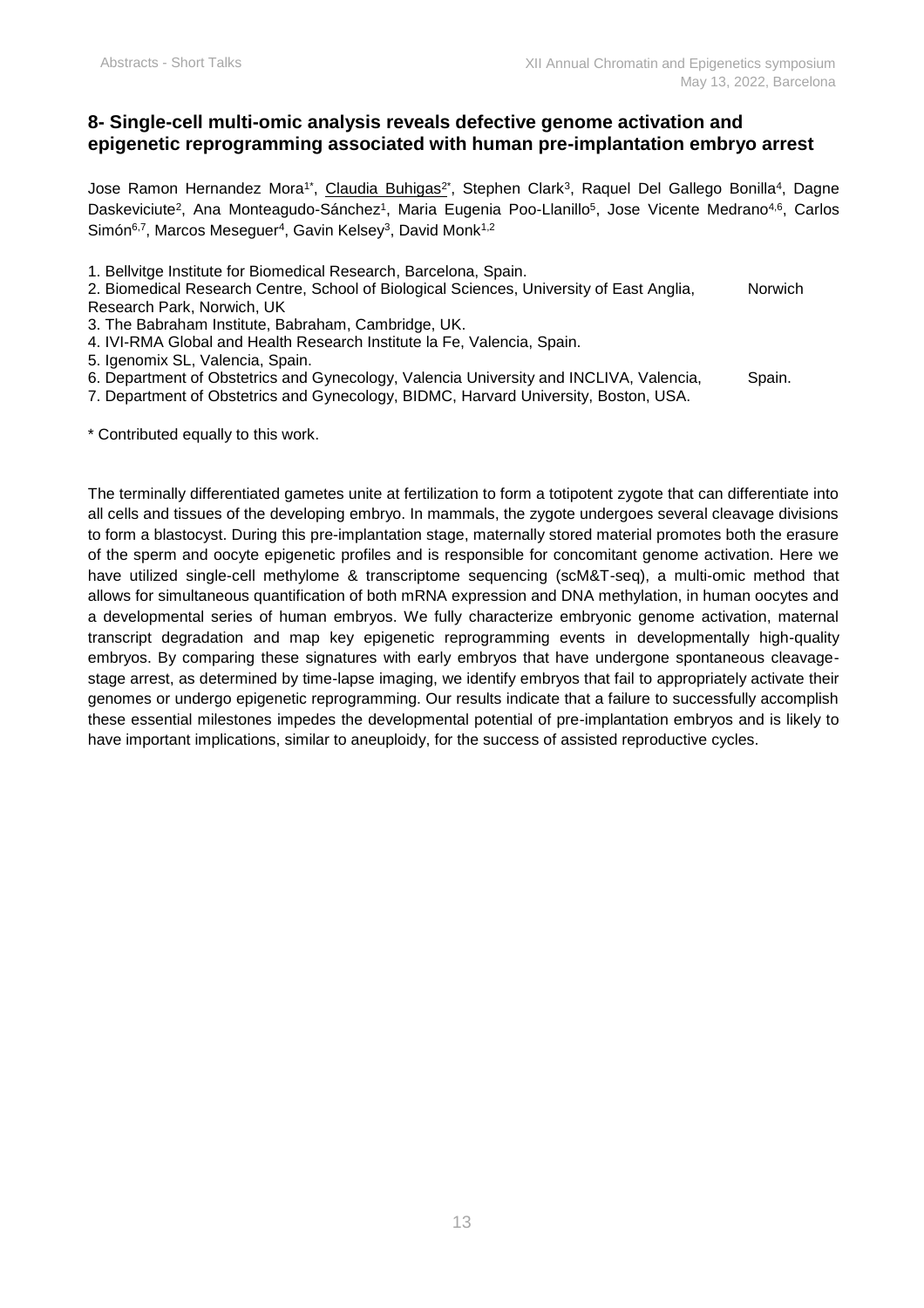# **ABSTRACTS POSTERS**

## **1- Evolutionary implications of 3D chromatin remodeling in the germ line**

<u>Lucía Alvarez-González1,2#,</u> Frances Burden<sup>3,#</sup>, Dadakhalandar Doddamani<sup>3,#</sup>, Roberto Malinverni<sup>4</sup>, Cristina i Marín-García<sup>1,2</sup>, Laia Marin-Gual<sup>1,2</sup>, Albert Gubern<sup>1</sup>, Covadonga Vara<sup>1,2</sup>, Andreu Paytuví-Gallart<sup>1,2,5</sup>, Marcus Buschbeck<sup>5,6</sup>, Peter Ellis<sup>3</sup>, Marta Farré<sup>3</sup>, Aurora Ruiz-Herrera<sup>1,2</sup>

<sup>1</sup>Departament de Biologia Cel·lular, Fisiologia i Immunologia, Universitat Autònoma de Barcelona, Cerdanyola del Vallès, Spain. <sup>2</sup>Genome Integrity and Instability Group, Institut de Biotecnologia i Biomedicina, Universitat Autònoma de Barcelona, Cerdanyola del Vallès, Spain. <sup>3</sup>School of Bioscience, University of Kent, UK. <sup>4</sup>Cancer and Leukemia Epigenetics and Biology Program, Josep Carreras Leukaemia Research Institute (IJC), Campus ICO-GTP-UAB, Badalona, Spain. <sup>5</sup>Sequentia Biotech, Cerdanyola del Vallès, 08193, Spain. <sup>6</sup>Program for Predictive and Personalized Medicine of Cancer, Germans Trias i Pujol Research Institute (PMPPC-IGTP), Badalona, Spain. # Equally contribution

The spatial folding of chromosomes and their organization in the nucleus has profound regulatory impacts on gene expression and genome architecture, whose evolutionary consequences are far from being understood. Here we explore the evolutionary plasticity of the 3D chromatin remodelling in the germ line given its pivotal role in the transmission of genetic information. Using a comprehensive integrative computational analysis, we (i) reconstruct ancestral rodent genomes analyzing whole-genome sequences of 14 rodent species representatives of the major phylogroups, (ii) detect lineage-specific chromosome rearrangements and (iii) identify the dynamics of the structural and epigenetic properties of evolutionary breakpoint regions throughout mouse spermatogenesis by applying integrative computational analyses. Our results show that evolutionary breakpoint regions are devoid of programmed meiotic DSBs and meiotic cohesins in primary spermatocytes but associated with functional long-range interaction regions and sites of DNA damage in post-meiotic cells. Moreover, we detect the presence of long-range interactions in spermatids that recapitulate ancestral chromosomal configurations. Overall, we propose a model, which integrates evolutionary genome reshuffling with DNA damage response mechanisms and the dynamic spatial genome organization of germ cells.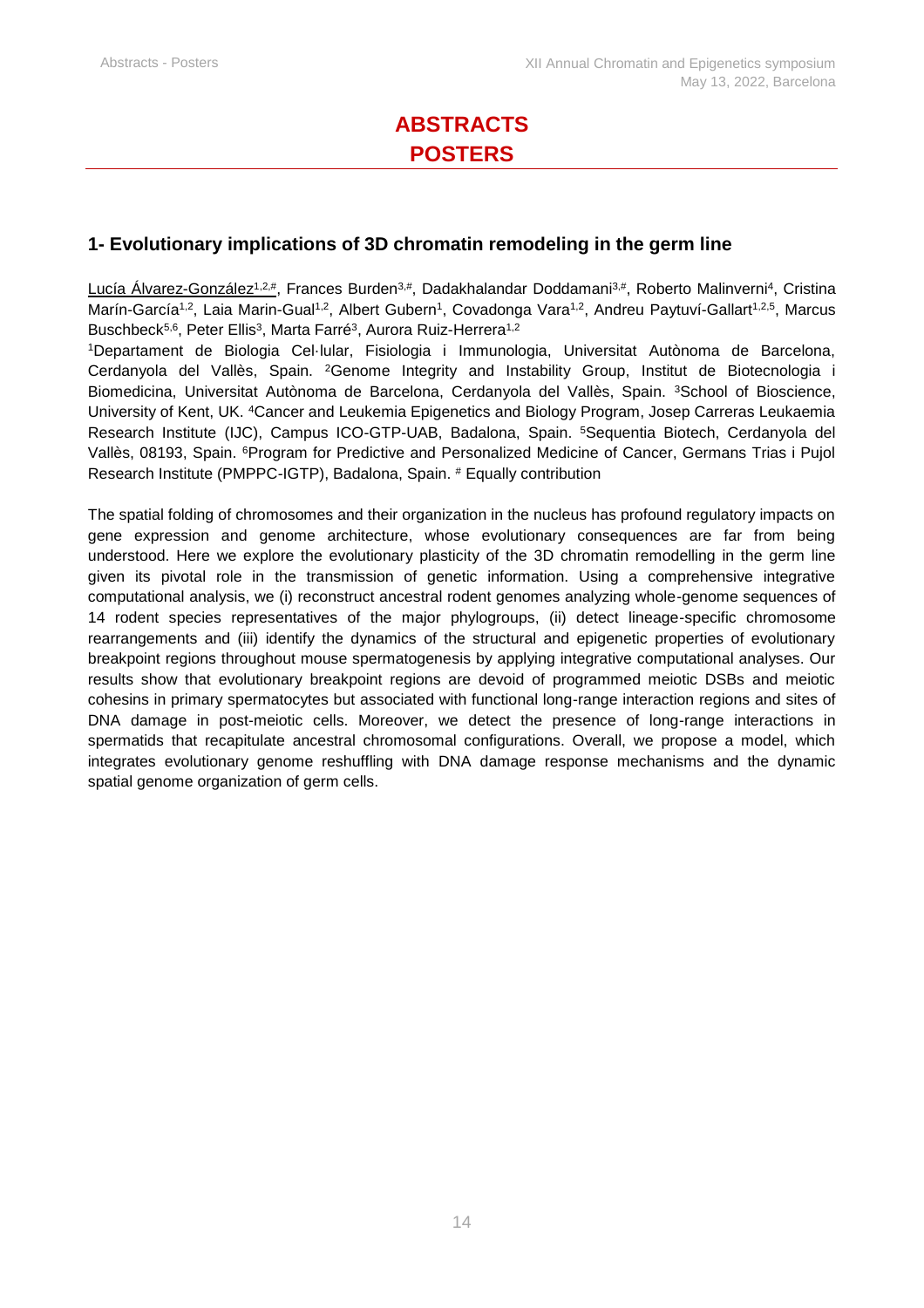## **2- Transcriptional profiles reveal sources of cellular stress in patients with undiagnosed rare diseases**

Beatriz Martinez-Delgado, Estrella Lopez, Beatriz Baladrón, Lydia Mirela Mielu, Isabel Cubillo, Esther Hernandez, Gema Gomez, Javier Alonso, Eva Bermejo, Manuel Posada, Maria J. Barrero

Research Institute for Rare Diseases (IIER), Spanish National Institute of Health (ISCIII), Carretera de Majadahonda - Pozuelo, Km. 2.200. 28220 - Majadahonda (Madrid). [mj.barrero@isciii.es](mailto:mj.barrero@isciii.es)

Patients with undiagnosed rare diseases that have tested negative for most common genes related to their pathology enter the next step in the diagnosis pipeline consisting of whole exome sequencing (WES), whole genome sequencing (WGS) and RNA-seq, most commonly in blood. RNA-seq contributes to identify mutated genes by providing information on aberrant gene expression, altered splicing, coding variants and monoallelic expression. In addition, altered transcriptional profiles can be used to identify sources of cellular stress that contribute to patients' pathology. This information can be used to validate variants of unknow significance (VUS), identify markers for drug screenings and suggest potential drugs to alleviate the symptoms of the diseases.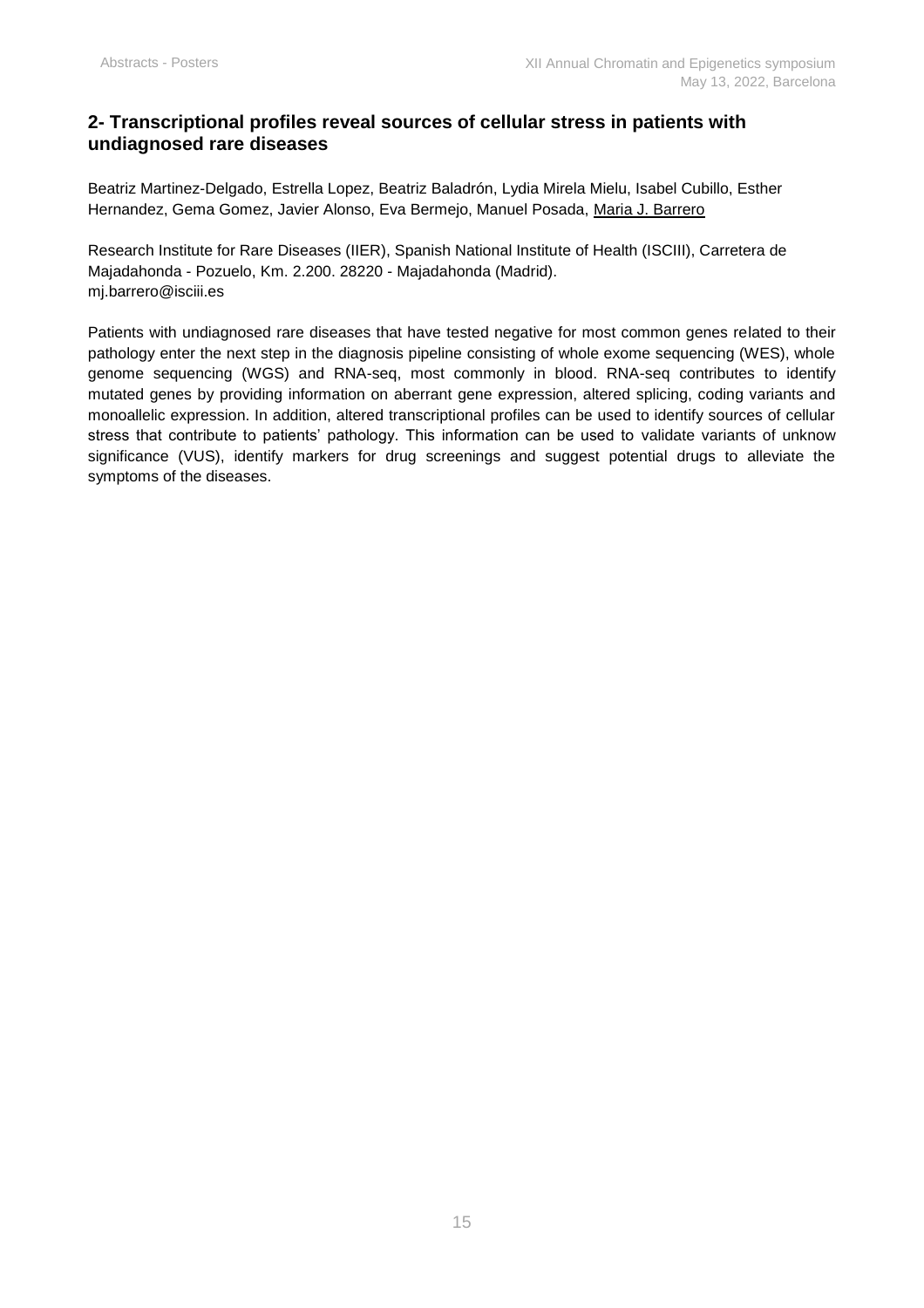## **3- A genome-wide CRISPR screen to identify novel pathways involved in reprogramming and X-chromosome reactivation**

Mercedes Barrero1,2, Enrique Blanco1, Moritz Bauer1,2, Luciano di Croce1 and Bernhard Payer1,2

1. Centre for Genomic Regulation (CRG), The Barcelona Institute of Science and

Technology, Barcelona, Spain.

2. Universitat Pompeu Fabra (UPF), Barcelona, Spain.

Species with genetic sex determination present differences in chromosome composition between the sexes. In mammals, male cells contain one X and one Y chromosome, while female cells have two X chromosomes. In order to achieve an equal sex-linked gene dosage, female cells silence one X chromosome in a process called X-chromosome inactivation (XCI). The silent state of the inactive X chromosome is stably maintained in somatic cells. However, XCI is reversed during development by a process called X-chromosome reactivation (XCR), which takes place in the pluripotent epiblast of the blastocyst and in the germ cell lineage. In the laboratory, XCR can also be studied using in vitro systems, like reprogramming of female differentiated somatic cells to induced pluripotent stem cells (iPSCs). Although previous studies have undertaken candidate approaches, the regulatory network involved in XCR during reprogramming has not been fully investigated. Therefore, we performed an unbiased genome-wide pooled CRISPR-screening approach to identify factors and pathways involved in XCR. To this end, taking advantage of an X-chromosome reporter cell line, we reprogrammed mouse neural precursor cells (NPCs) into iPSCs, producing inducible knock-outs of all the protein-coding genes in the mouse genome during this process. By a gRNA-abundance analysis, we were able to identify known and novel pathways that are linked to pluripotency and XCR. Using this approach, we identified the interferon g pathway to be involved in pluripotent stem cell reprogramming and XCR. The activation of this pathway during the early phase of reprogramming resulted in a decrease in colony number, in addition to a more efficient XCR in the pluripotent colonies. Here we will present stage-specific perturbation experiments and allele-specific RNA-Seq analysis to further delineate the mechanistic function of the interferon g pathway, which we demonstrate to feature in iPSC reprogramming and XCR.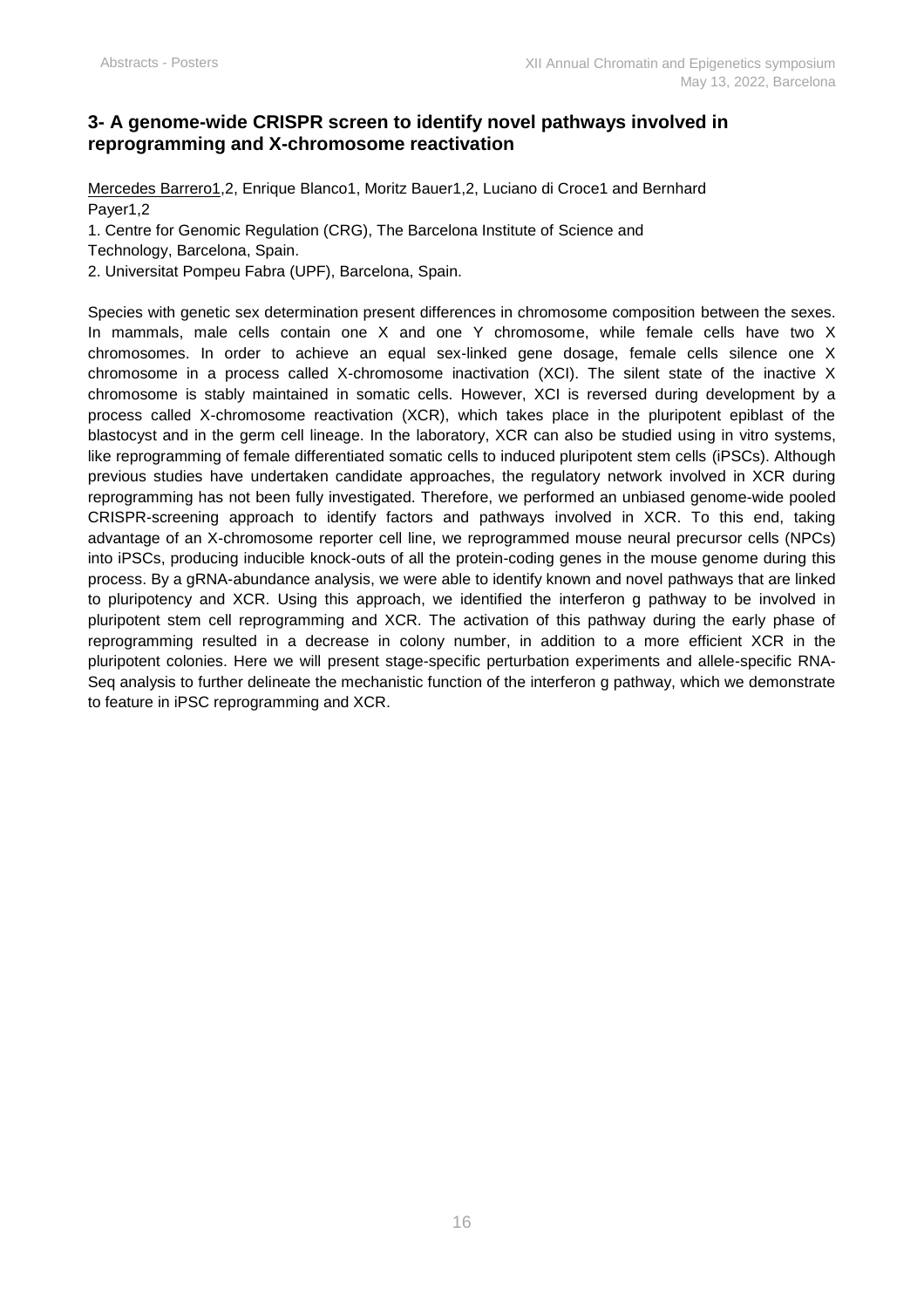## **4- Reprogramming of epigenetic marks during early development across vertebrates**

Silvia Beato1\*, Núria Sánchez-Baizán1, Alicia Felip<sup>2</sup>, Francesc Piferrer1

1 Institut de Ciències del Mar (ICM), Consejo Superior de Investigaciones Científicas (CSIC), Passeig Marítim, Barcelona, Spain.

<sup>2</sup>Instituto de Acuicultura de Torre de la Sal (IATS), CSIC, Ribera de Cabanes, Castellón, Spain.

\* silviabeato@icm.csic.es

Epigenetics concerns mechanisms modifying gene expression independent of changes in DNA sequence. Three epigenetic mechanisms include DNA methylation, histone modifications and non-coding RNAs. The first two act at transcriptional level, influencing chromatin accessibility and architecture, whereas non-coding RNAs have role in post-transcriptional regulation. DNA methylation, associated with gene expression silencing, has important roles in vertebrates, being associated with phenomena such as genome imprinting and reprogramming. This implies changes of inherited epigenetic marks during embryo development, since they can be transmitted throughout mitotic and meiotic divisions, influencing development of a new individual. Reprogramming is well studied in mammals, characterized by a first wave of demethylation during cleavage stages, followed by a second wave allowing reprogramming of future primordial germ cells (PGCs). In fish, information is available only for a few species. In zebrafish (*Danio rerio*) reprogramming was detected in oocyte-derived DNA to resemble the paternal methylome, allowing zygotic genome activation (ZGA). Since future PGCs inherit from the germplasm the signals necessary for their specification, prior demethylation is not required. In medaka (*Oryzias latipes*), strategies similar to mammals seem to be adopted, since in both early embryo and PGCs, methylation reprogramming occurs. While zebrafish lacks a global demethylation, medaka resemble mice, although in the former the major wave already completes after the first cell cycle, whereas in mouse occurs gradually, during some cleavage stages. In *Kryptolebias marmoratus*, a self-fertilizing hermaphroditic vertebrate, epigenome reprogramming is longer than in other vertebrates, and global demethylation is achieved at a late embryonic stage. This scarce data suggest that reprogramming could be species-specific in fish. Our goal is to determine the situation in European sea bass (*Dicentrarchus labrax)*, given its phylogenetic distance from the other species, and to understand the epigenetic inheritance of this marine teleost to devise breeding strategies able to maintain certain traits in farmed sea bass.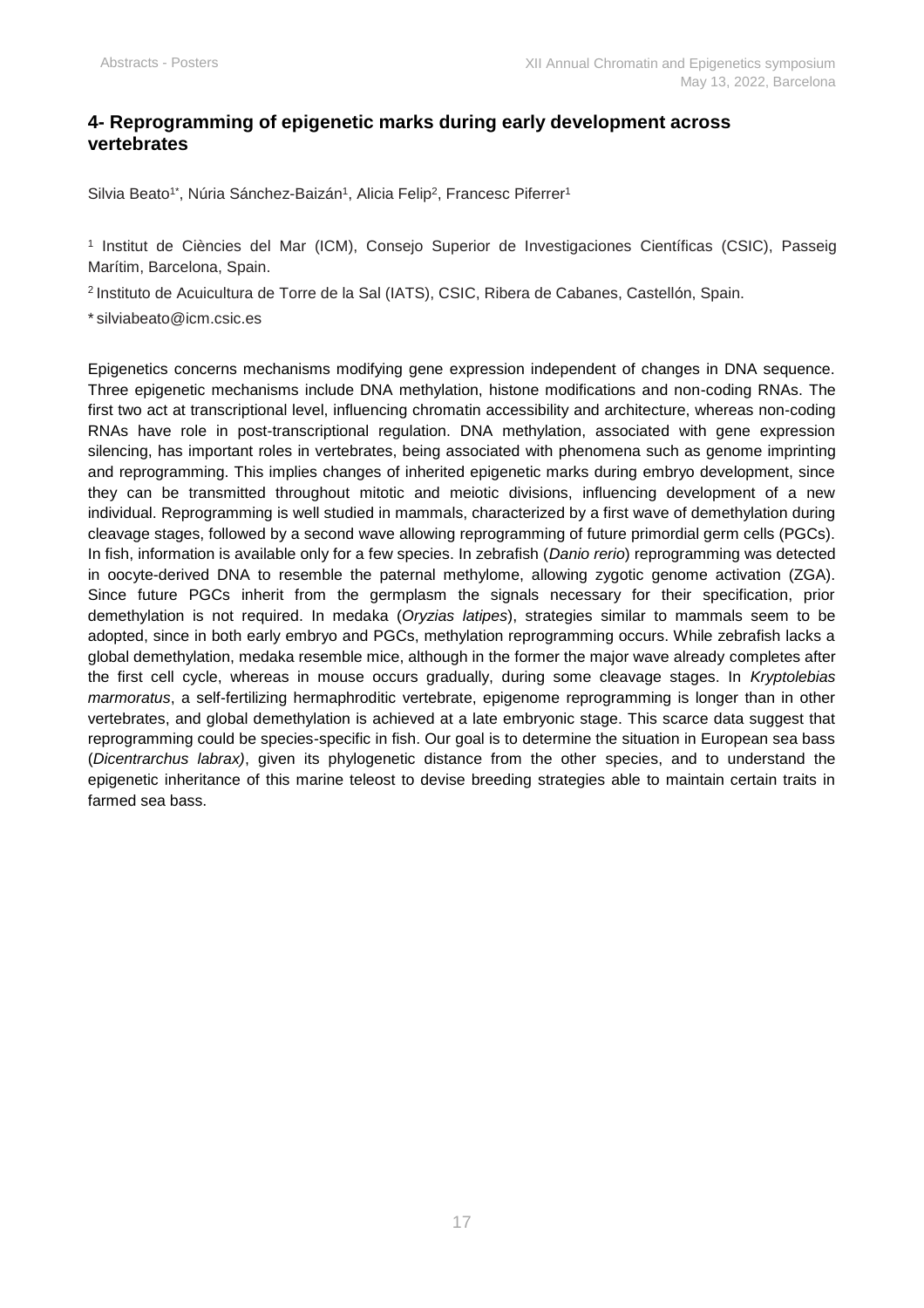## **5- The role of C/EBPa isoforms in acute myeloid leukemia**

Maria Cadefau, Lucía Lorenzi and Sergi Cuartero

Josep Carreras Leukaemia Research Institute (IJC)

Ctra de Can Ruti, Camí de les Escoles s/n, 08916 Badalona, Barcelona

#### mcadefau@carrerasresearch.org

C/EBPa is a transcription factor that has a key role in hematopoietic differentiation and is one of the most frequently mutated transcription factors in acute myeloid leukemia (AML). The most common type of mutation affects the N-terminal region and results in the exclusive translation of a shorter isoform, known as C/EBPa<sup>p30</sup>. While expression of this isoform is sufficient for commitment to a myeloid fate, its exclusive production results in the pathogenic expansion of myeloid blasts. Intriguingly, both the full-length and the short isoform share the same DNA-binding and dimerization domains. However, the different transcriptional programs controlled by the two isoforms and the mechanisms that dictate their binding profile remain largely unknown. Consequently, how N-terminal C/EBPa mutations are linked to AML progression is still not understood. To explore these questions, I have generated HSC cell lines that exclusively express the pathogenic C/EBPa<sup>p30</sup> isoform. Transcriptomic profiling of these cells has revealed a severe downregulation of inflammatory pathways, in agreement with our analysis of large-scale AML datasets and with previously published data of C/EBPa knock-out mice. I am currently generating genome-wide binding profiles of both isoforms as well as functional assays to understand the impact of C/EBPa p30-driven gene expression on hematopoietic differentiation.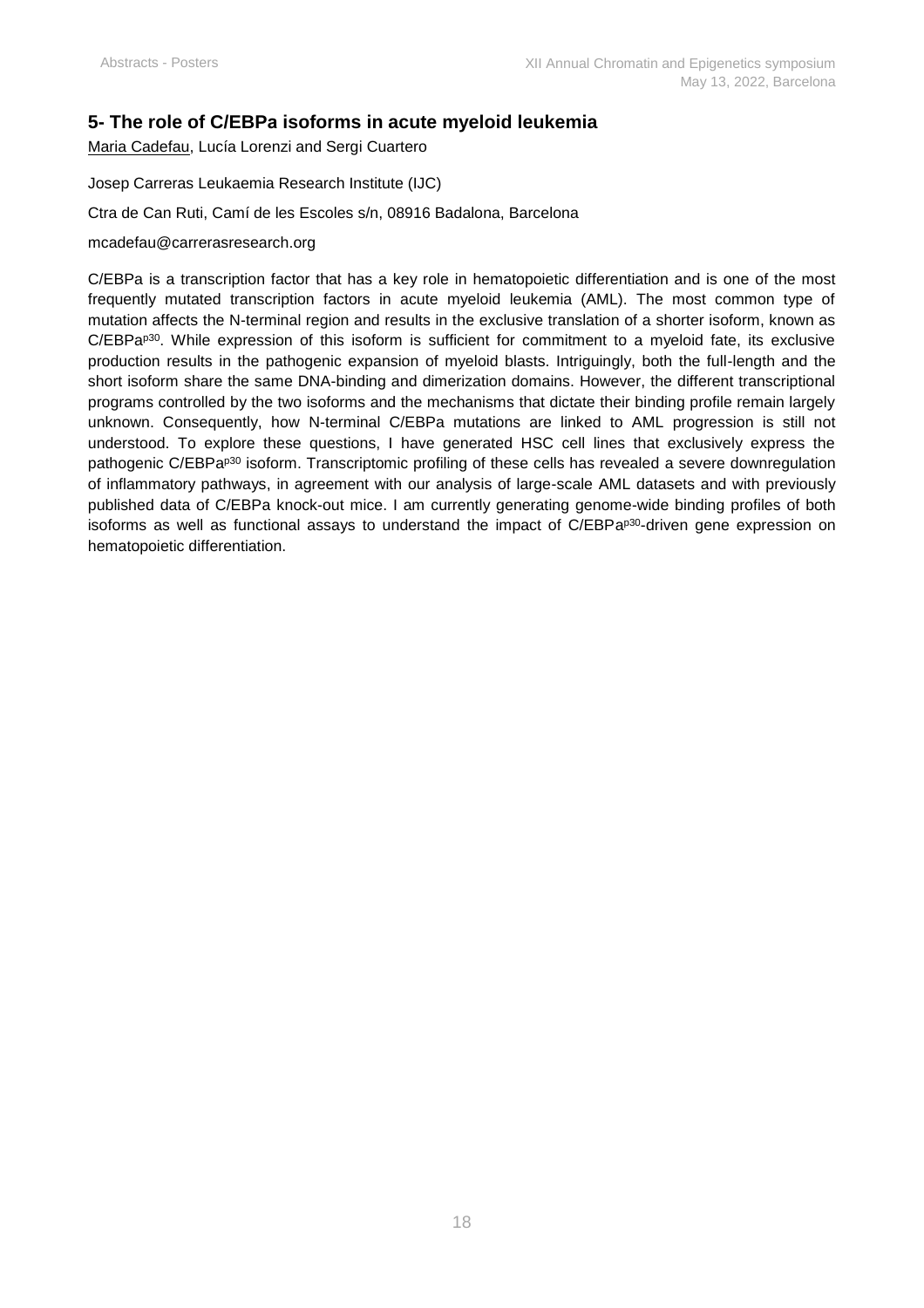## **6- A non-bisulphite conversion-based method, scEM&T-seq for dual single-cell methylome and transcriptome profiling**

<u>Louise Chappell-Maor1,</u> Claudia Buhigas1, Iain Macaulay<sup>2</sup>, Adam Peltan<sup>3</sup>, Louise Williams<sup>4</sup>, Carlos Lozano<sup>5</sup>, Aymara Más<sup>5</sup>, Tamara Garrido<sup>5</sup>, Felipe Vilella<sup>6,7</sup>, Carlos Simon<sup>5,7,8</sup>, David Monk<sup>1</sup>.

- 1. The Biomedical Research Centre, University of East Anglia, Norwich Research Park, Norwich, UK.
- 2. The Earlham Institute, Norwich Research Park, Norwich, UK.
- 3. New England Biolabs (UK) Ltd, Hitchin, UK.
- 4. New England Biolabs Inc., Ipswich, MA, USA.
- 5. INCLIVA Health Research Institute, Valencia, Spain, Valenica, Spain.
- 6. Igenomix Foundation, INCLIVA Health Research Institute, Valencia, Spain
- 7. Department of Obstetrics & Gynaecology, Stanford University, Stanford, CA, USA.
- 8. Department of Obstetrics & Gynaecology, University of Valencia, Valencia, Spain.

Here we report a novel integration of DNA methylation and gene expression profiling of single cells that bypasses the reliance upon bisulphite conversion. To date, several single-cell multi-omics approaches have been described that enable characterisation of cellular heterogeneity and the description of rare cell types. We have developed a novel method for profiling genome-wide DNA methylation and the transcriptome from the same single cells in samples isolated from the human uterus. Our scEM&T-seq (single-cell Enzymatic Methyl and Transcriptome sequencing) protocol combines Smart-seq2 with NEB's EM-seq technology, with mRNA and genomic DNA physically separated following the G&T-seq protocol. We have shown for the first time that EM-seq works efficiently on single-cells and low input samples. The partially automated plate protocol, excluding flow sorting of cells and sequencing, takes three days to generate the dual libraries for up to 192 samples (two 96-well plates). Here we present our initial findings from the HCA-2020 HUTER project.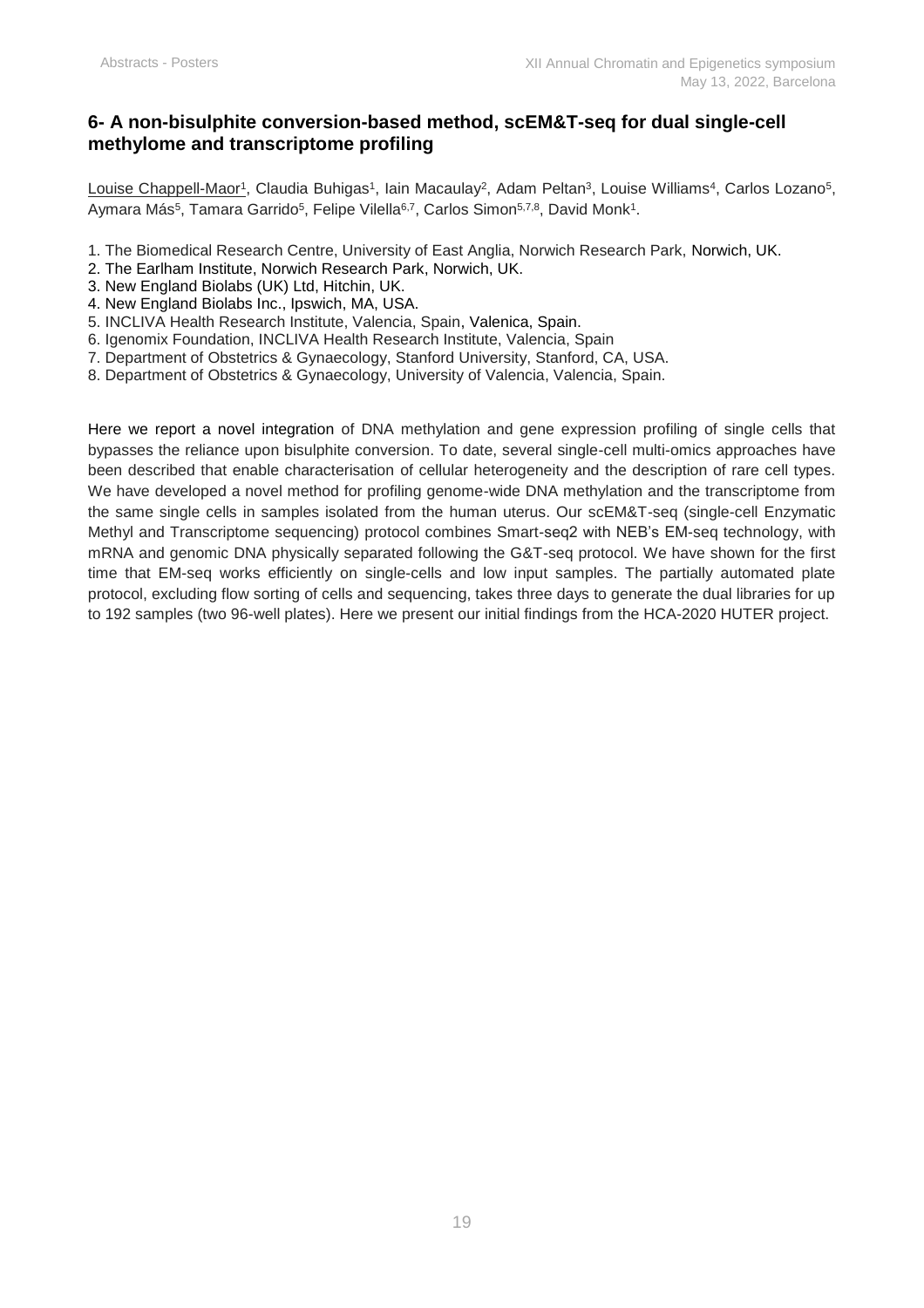### **7-** *PIK3R1* **and** *G0S2* **are human placenta-specific imprinted genes associated with germline inherited maternal DNA methylation.**

<u>Dagne Daskeviciute<sup>1</sup>,</u> Louise Moar<sup>1</sup>, Sarah Russell<sup>1</sup>, Isabel Iglesias-Platas<sup>2,3</sup>, Philippe Arnaud<sup>4</sup>, Ana Monteagudo-Sánchez<sup>5</sup>, Maxim Greenberg<sup>5</sup>, Karen Chen<sup>1</sup>, Ed Frew<sup>6</sup>, Jon Lartey<sup>6</sup>, David Monk<sup>1</sup>

1. Biomedical Research Centre, School of Biological Sciences, University of East Anglia, Norwich Research Park, Norwich, UK

2. Institut de Recerca, Sant Joan de Déu, Barcelona, Spain.

3. Neonatal Research, Norwich and Norwich University Hospital NHS Foundation Trust, Norwich, UK.

4. Laboratorie GReD, CNRS- Universitié Clermont Auvergne-INSERM, Clermont-Ferrand, France

5. Institut Jacques Monod, Paris, France.

6.Department of Obstetrics and Gynaecology, Norwich and Norwich University Hospital NHS Foundation Trust, Norwich, UK.

Genomic imprinting is the parent-of-origin monoallelic expression of genes that result from complex epigenetic interactions. At its simplest level, monoalleic expression is achieved by decorating gene promoters with 5-methylcytosine (5mC), resulting in differentially methylated regions (DMRs). Often the allelic methylation is inherited from the germline, where there is a bias towards oocyte-derived methylation surviving reprogramming in the pre-implantation embryo. There is complex interplay between the DMRs and additional epigenetic signals as highlighted by the fact euchromatic histone modifications, including H3K4m3, are often observed on the unmethylated allele, while the methylated allele is enriched with heterochromatic marks such as H3K9me3.

Imprinting is widespread in the human placenta. We have recently performed a whole genome scan for novel imprinted germline DMRs (gDMRs) that are present in the placenta by comparing methylomes of gametes, blastocysts and various somatic tissues. We observe that unlike conventional imprinting, for which methylation at gDMRs is observed in all tissues, placenta-specific imprinting is associated with transient gDMRs, present only in the pre-implantation embryo and placenta. This reveals hundreds of potential oocyte-derived gDMRs that survive only in the placenta, many of which orchestrate paternal expression. Fascinatingly, placenta-specific-DMRs can be polymorphic, with some samples being devoid of allelic methylation throughout gestation. Here we have reinvestigated the list of partially methylated interval previously described to be consistent with monoallelic methylation and characterised two novel imprinted genes, *PIK3R1* and *G0S2*, both of which display polymorphic imprinting and investigate their potential role in placenta-associated pregnancy complications.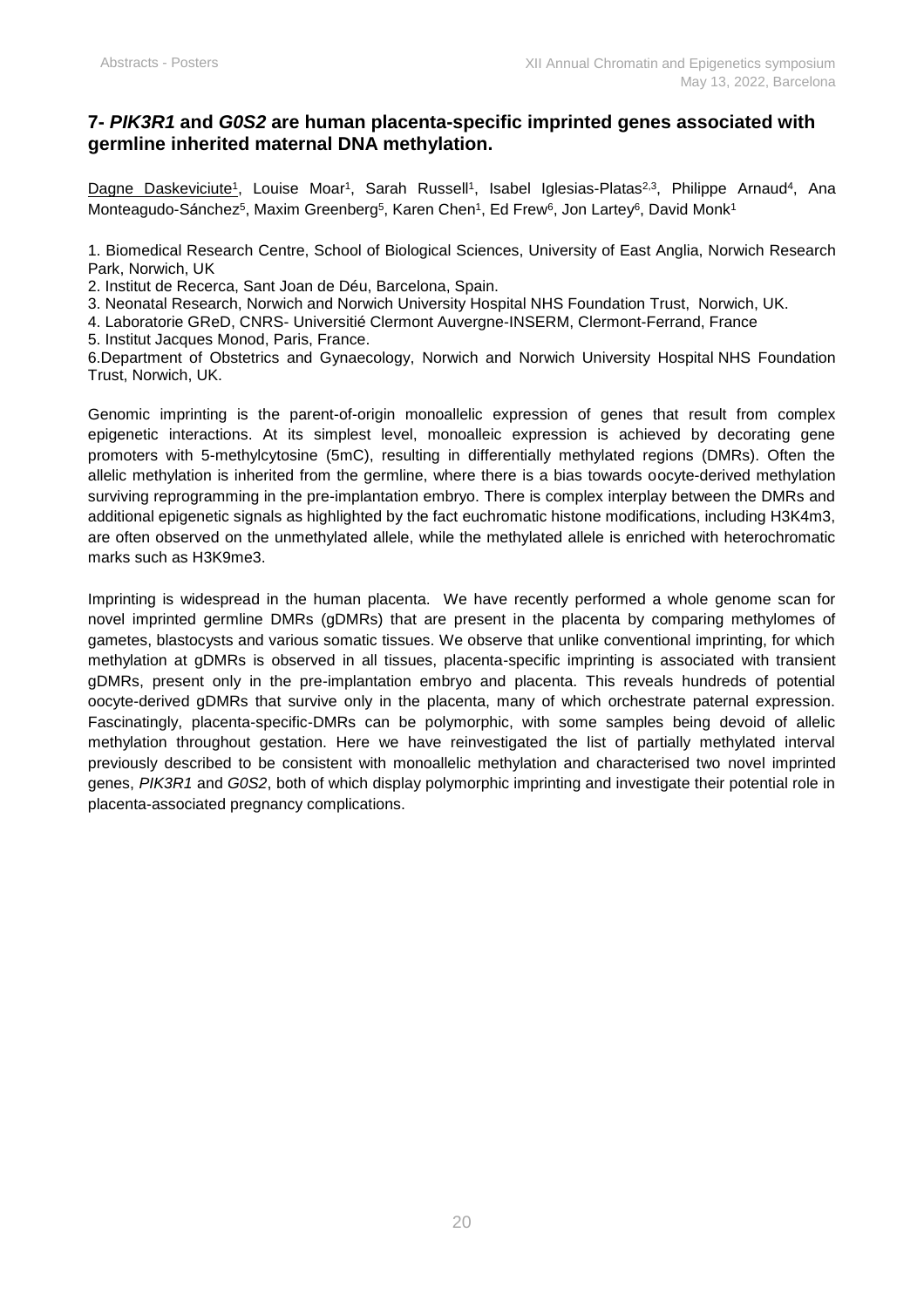## **8- Planarian stem cell differentiation requires the acetyltransferase Smed-cbp-3**

Anna Guixeras1, M. Dolores Molina1,2, Susanna Fraguas1,2, Francesc Cebrià1,2 1Department of Genetics, Microbiology and Statistics. Faculty of Biology, University of Barcelona.

2Institute of Biomedicine of the University of Barcelona (IBUB).

Cell state transitions are associated with epigenetic changes that alter chromatin structure and gene expression. As a stem cell differentiates, genes associated with self-renewal are downregulated, while lineage-specific genes are activated. CBP (CREB- binding protein)/p300 proteins belong to a conserved gene family which functions as transcriptional co-activators regulating gene expression by acetylating histone and non-histone proteins, producing epigenetic marks and changing chromatin architecture. CBP/p300 shows an important role in a wide range of cellular processes, such as stem cell proliferation, differentiation and cell death. In our laboratory we use planarians as a model to investigate stem cell-based regeneration. These flatworms are able to regenerate any part of their whole body thanks to the presence of pluripotent stem cells called neoblasts. But how the differentiation of the neoblasts in all cellular lineages occurs still remains unclear. We have identified several CBP homologues in planarians. Our functional analyses have allowed us to identify an important role of some of them on planarian stem cell maintenance and differentiation. In particular, our results indicate that planarian stem cells accumulate in the absence of Smed-cbp-3 due to its inability to pursue differentiation. Currently, we are investigating the role of Smed-cbp-3 on neoblasts turnover, lineage specification, early response and cell cycle. These analyses will allow us to better determine the function of Smed-cbp-3 in neoblast biology and investigate the epigenetic regulation of planarian stem cells.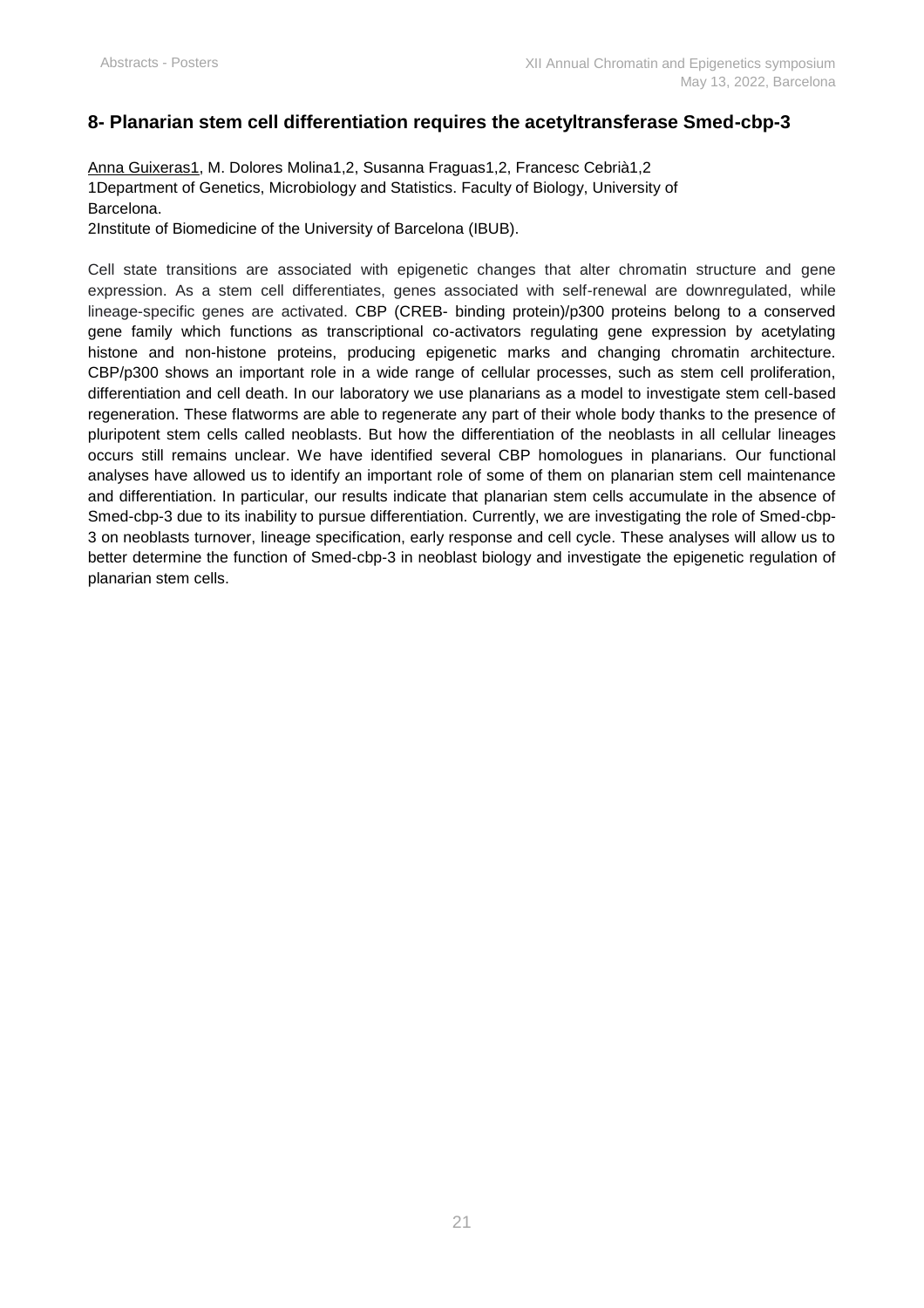## **9- Polyphosphate degradation by NUDT3-Zn+2 regulates the architecture of nuclear speckles in human cells**

Blanca Lázaro, Josep Clotet (UIC)

Inorganic polyphosphate (polyP) is a polyanionic molecule formed by hundreds of phosphate residues present in all organisms. In mammals, polyP is involved in crucial physiological processes, including coagulation, inflammation, and cellular stress response.

However, even after decades of research, cellular sub-localization of polyP and the enzymatic activities responsible for its metabolism are still unknown.

Recently, we have identified in NUDT3, a protein from the NUDIX family, as the enzyme responsible for *in vivo* polyP degradation in human cells. We have showed that NUDT3 shifts its substrate specificity depending on the cation; specifically, NUDT3 is active on inositol pyrophosphates or on polyP depending on the presence of  $Mg^{2+}$  or  $Zn^{2+}$ , respectively.

Moreover, we have demonstrated that polyP is mainly localized in the nucleus. Also, it shows a specific colocalization with SON and SRRM2, two of the main components of nuclear speckles (NS). Interestingly, different expression levels of NUDT3 modulate the nuclear amount of polyP and the architecture of NS accordingly.

The proteins of NS are involved in several nuclear processes like splicing, transcription or chromatin remodelling, suggesting that NUDT3 and polyP could play a role in regulation of gene expression in human cells through the stabilization of NS.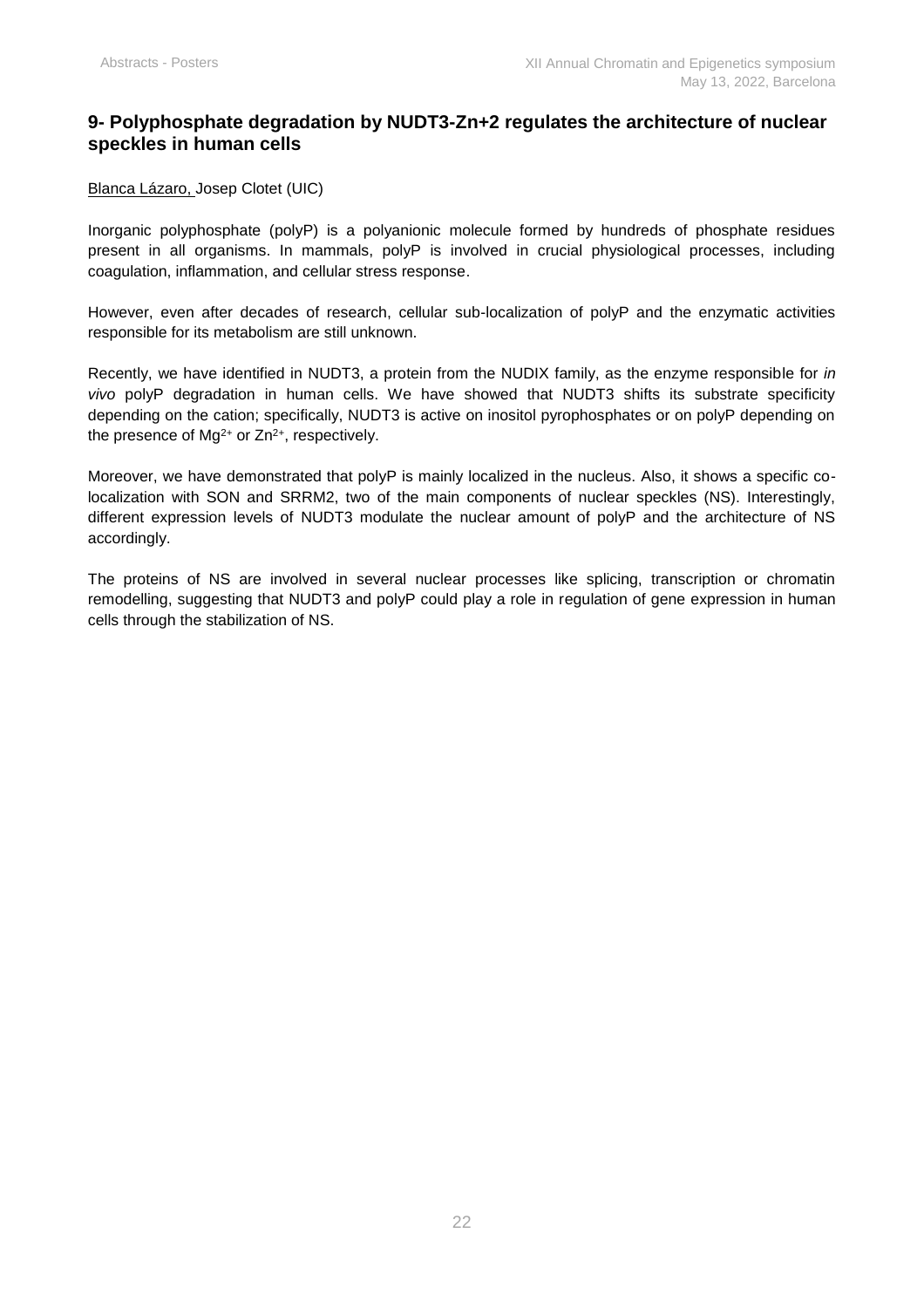## **10- The landscape of accessible chromatin in mouse liver regeneration**

Llorens-Giralt P1, Ruiz-Romero M², Herranz-Itúrbide Mª, Nacht AS², Vicent GP4, Fabregat Iª, Corominas M1.

<sup>1</sup>Departament de Genètica, Microbiologia I Estadística, Facultat de Biologia and Institut de Biomedicina (IBUB), Universitat de Barcelona. <sup>2</sup>Centre for Genomic Regulation (CRG), The Barcelona Institute for Science and Technology (BIST), Barcelona. <sup>3</sup>Bellvitge Biomedical Research Institute (IDIBELL), L'Hospitalet de Llobregat, Barcelona; Oncology Program, CIBEREHD, National Biomedical Research Institute on Liver and Gastrointestinal Diseases, Instituto de Salud Carlos III. <sup>4</sup>Molecular Biology Institute of Barcelona, Consejo Superior de Investigaciones Científicas (IBMB-CSIC), Barcelona.

Regeneration is the ability of an organism to rebuild parts of the body that have been lost or damaged. The capacity to regenerate differs greatly among species, tissues and life stages. Recent studies of regenerating tissues in model organisms have revealed that chromatin structure, specific enhancers and transcriptional networks are regulated in a context-specific manner to control key gene expression programs. A deeper understanding of the gene regulatory networks of regeneration pathways might ultimately enable their targeted reactivation as a means to treat human injuries and degenerative diseases. Liver is a unique organ in displaying a reparative and regenerative response after damage or partial hepatectomy, when all the cell types must proliferate to re-establish the liver mass. To analyze the relationship between genome structure and changes in global patterns of gene expression during mouse liver regeneration, RNA-seq and ATACseq data has been obtained at 6h, 24h and 48h after 2/3 partial hepatectomy (PH). We have identified unique accessible regions in regenerating samples, which may correspond to regeneration-specific enhancers. We have determined that most of the regions detected exclusively during regeneration are timepoint-specific. Gene ontology (GO) analysis of target genes suggest that *de novo* accessible regions at 6h regulate expression of genes related to wound healing and inflammatory response. At 24h, we find enrichment of genes involved in metabolism and signal transduction. Finally, GO analysis indicates that unique open regions at 48h control the transcription of genes with a role in cell proliferation and growth.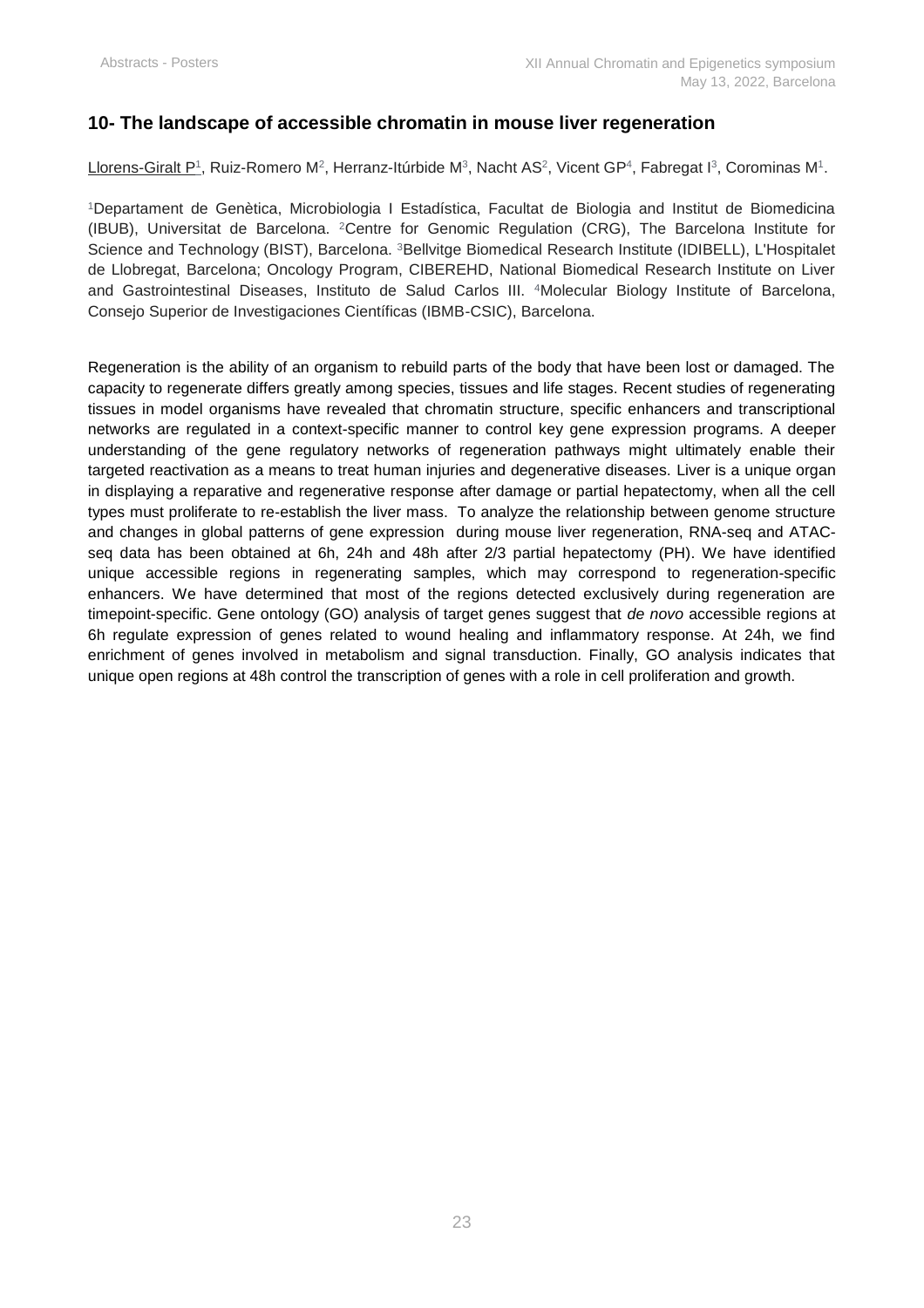## **11- Immune stimulation on primary ovary cell culture of zebrafish**

Z. Lüschen, T.A. van Gelderen, S. Joly, L. Ribas,

Department of Renewable Marine Resources, Institute of Marine Sciences, (ICM-CSIC), Barcelona, Spain.

Zebrafish is a species widely used as model in both aquaculture and clinical research, thus, fish wellbeing during rearing is of the utmost importance. It is known that infections may alter the epigenome in some immune-targeted tissues, consequently altering fish physiology. Previous research showed a link between DNA methylation of two immune-related genes (*IL1β* and *Casp9)* to the sexual dimorphism in zebrafish gonads. However, to date, the influence of the immune response in the gonadal epigenome is not well documented. The aim of this study is to determine the alteration of the epigenome in ovarian cells in zebrafish. Here, using a new method of zebrafish ovarian cell culture, the influence of an immune stimulation by lipopolysaccharide (LPS) on the survival of the cells has been measured. LPS was added to primary culture at concentrations ranging from 12.5 to 500 µg/mL for 24 hours and flowcytometry was used to analyse and determine cell survival. Furthermore, the gene expression of three immune- (*IL1β*, *Casp9*, *IL6*) and three epigenetic- (*dnmt1*, *dnmt3*, and *tet1*) related genes have been determined. Results showed that LPS had no clear effect on cell morphology or survival rate with the highest concentration. Gene expression data showed that the immune-related genes *IL1β* and *Casp9* increased significantly with a fold change of 8.6 and 1.7, respectively, indicating that an immune response has been initiated with LPS in the cell culture. However, no changes were observed in *IL6*. Furthermore, *dnmt1* increased with a fold change of 1.7, although not significantly. Additionally, *dnmt3* and *tet1* were not differentially expressed. These findings suggest that LPS elicits an immune response but has little effect on the epigenetic mechanisms. In order to deeply study the epigenetic reprograming due to LPS on the fish ovarian cells, more research is conducted to determine the alterations at microRNA level.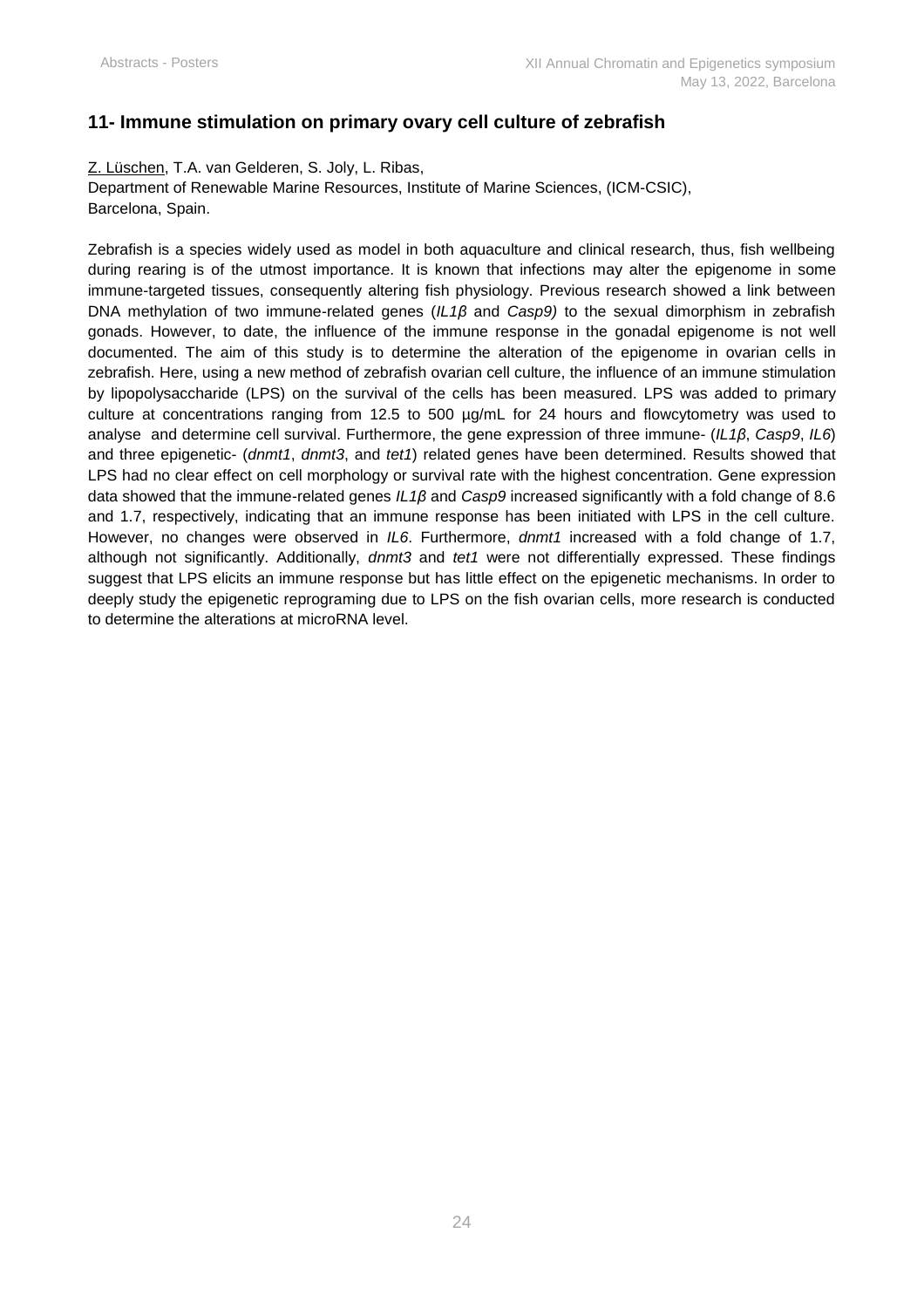## **12- Investigating the function of the linker domain of macroH2A in chromatin regulation with novel genome-editing approaches**

Oliver Meers1, David Corujo1, Marcus Buschbeck1 1. Josep Carreras Leukaemia Research Institute (IJC), Spain

omeers@carrerasresearch.org, [mbuschbeck@carrerasresearch.org](mailto:mbuschbeck@carrerasresearch.org)

MacroH2A histone variants are tripartite proteins containing a histone-fold and a globular macrodomain connected by an unstructured linker region. Knock-down of macroH2A drastically modifies nuclear organisation and chromatin conformation causing changes in gene expression. The size and quantity of heterochromatin loci are also affected, which has been shown to be mediated by the poorly characterized linker domain. Specifically, the linker is intrinsically disordered and lysine-arginine rich, resembling the Cterminal tail of H1 histones and the hinge domain of HP1 proteins, functional domains related to phase separation and compaction of DNA. In vitro, the linker causes macroH2A protein aggregation, stabilises DNA at the nucleosome entry-exit site and binds RNA according to a high-throughput study. We aim to characterise the molecular function and regulation of the linker in the context of chromatin organisation and epigenetic regulation. For this we will determine macroH2As protein and nucleotide binding capacities, their relation to chromatin regulation and the domain requirements of these functions.

Typical knock-down and subsequent rescue studies of full length macroH2As do not compensate for the changes to nuclear architecture or gene expression. To overcome this limitation, we are pursuing the development of novel cellular models to better characterise the function of the protein and dissect the contribution of its different domains. In particular, we are using CRISPR/Cas9 to knock-in macroH2A mutants into the endogenous macroH2A locus leading to the simultaneous loss of function of the endogenous gene and replacement by a mutant protein form. These mutants will inform us of the importance of the sequence, conservation, and chemistry of the linker in various aspects of chromatin biology. We will combine several techniques interrogate the function of the different macroH2A domains in chromatin regulation, including chromatin immunoprecipitation, transcriptomics, mass spectrometry, RNA immunoprecipitation and chromosome conformation capture. Additionally, we are complementing these methods with a degron system for the rapid and inducible degradation of macroH2A which will allow us to include a temporal dimension to the study and differentiate early direct effects after loss of function of the protein from indirect or late events.

Taken together, we are implementing novel experimental approaches to overcome major limitations of previous studies and provide new insight into the function of macroH2A proteins in chromatin regulation and the particular role of its unstructured linker domain.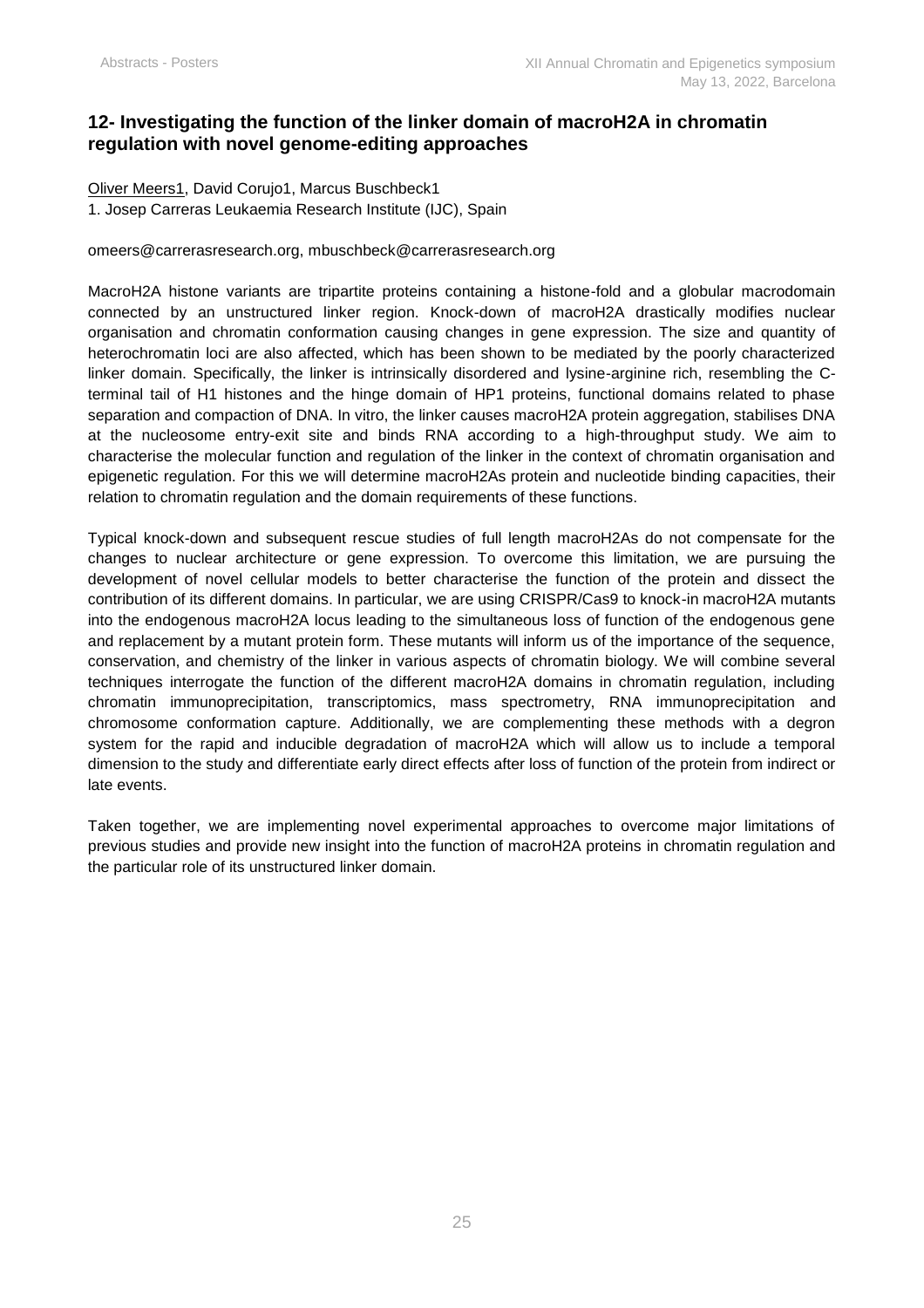## **13- β cells regulatory functions and Type 1 Diabetes**

<u>Beatriz Pérez-González</u>1, Nahir Garabatos<sup>2</sup>, Georgina Fuentes-Paez1, Clara Berenguer Balaguer1, Mireia Ramos-Rodríguez<sup>1</sup>, Raquel Flores<sup>1</sup>, Pere Santamaria<sup>2,3</sup>, Lorenzo Pasquali<sup>1</sup>.

1. Department of Medicine and Life Sciences, Universitat PompeuFabra (UPF)

2. Institut D'Investigacions Biomèdiques August Pi i Sunyer, Barcelona, 08036, Spain

- 3. Department of Microbiology, Immunology and Infectious Diseases, University of Calgary
- Contact e –mail: beatriz.perez@upf.edu

Dr. Aiguader, 88 (PRBB Building). Laboratory 720. 08003 (Barcelona)

Type 1 Diabetes (T1D) is an autoimmune disease that develops from a complex interaction between genetic background and environmental factors. The disease develops as an autoimmune attack, provoking local inflammation of pancreatic islets (insulitis) and progressive loss of insulin-producing β cells<sup>1</sup>. During early insulitis, inflammatory mediators contribute to the functional suppression and apoptosis of  $β$  cells. Insulitis is complex and includes recurrent release of inflammatory mediators, which impacts the cells' gene regulatory networks<sup>2</sup> . However, the molecular mechanisms underlying β cell death in T1D pathogenesis are still not completely clear, limiting the development of new therapies to treat or prevent T1D. Recent studies point to the possibility that  $\beta$  cells actively contribute to their own demise<sup>3,4</sup> possibly mediated by the impact that the inflammatory environment has on the pancreatic β-cell chromatin landscape<sup>5</sup>.

We hypothesize that by exploiting β cell-specific regulatory networks critical to the β cell survival in a cellular context that mimics the first phases of T1D, we can identify candidate genes that can, in turn, serve as potential biomarkers or drug targets.

In here, we present a novel *in vitro* model of early insulitis based on the co-culture of primary CD4 T lymphocytes with human pancreatic β cells. Preliminary results show that the activation of lymphocytes induces a transcriptional response in the β cells that include induction immune and stress response genes as well as the loss of critical β cell processes. By applying different techniques including ATAC-seq, Cut&Tag and RNA-seq in bulk and at a single cell resolution, further work is currently focus on assessing if transcriptional changes are coupled with chromatin structural changes affecting the tissue specific regulatory landscape.

#### References:

- 1. Todd, J. A. Etiology of Type 1 Diabetes. *Immunity***32**, 457 -467 (2010).
- 2. Eizirik, D. L., Colli, M. L. &Ortis, F. The role of inflammation in insulitis and beta-cell loss in type 1 diabetes. *Nat. Rev. Endocrinol.***5**, 219 -226 (2009).
- 3. Ramos-Rodríguez, M., Pérez-González, B. & Pasquali, L. The β-Cell Genomic Landscape in T1D: Implications for Disease Pathogenesis. *Curr. Diab. Rep.***21**, 1 -9 (2021).
- 4. Roep, B. O., Thomaidou, S., van Tienhoven, R. &Zaldumbide, A. Type 1 diabetes mellitus as a disease of the β-cell (do not blame the immune system?). *Nat. Rev. Endocrinol.***17**, 150 -161 (2021).
- 5. Ramos-Rodríguez, M. *et al.* The impact of proinflammatory cytokines on the β-cell regulatory landscape provides insights into the genetics of type 1 diabetes. *Nat. Genet.***51**, 1588 -1595 (2019).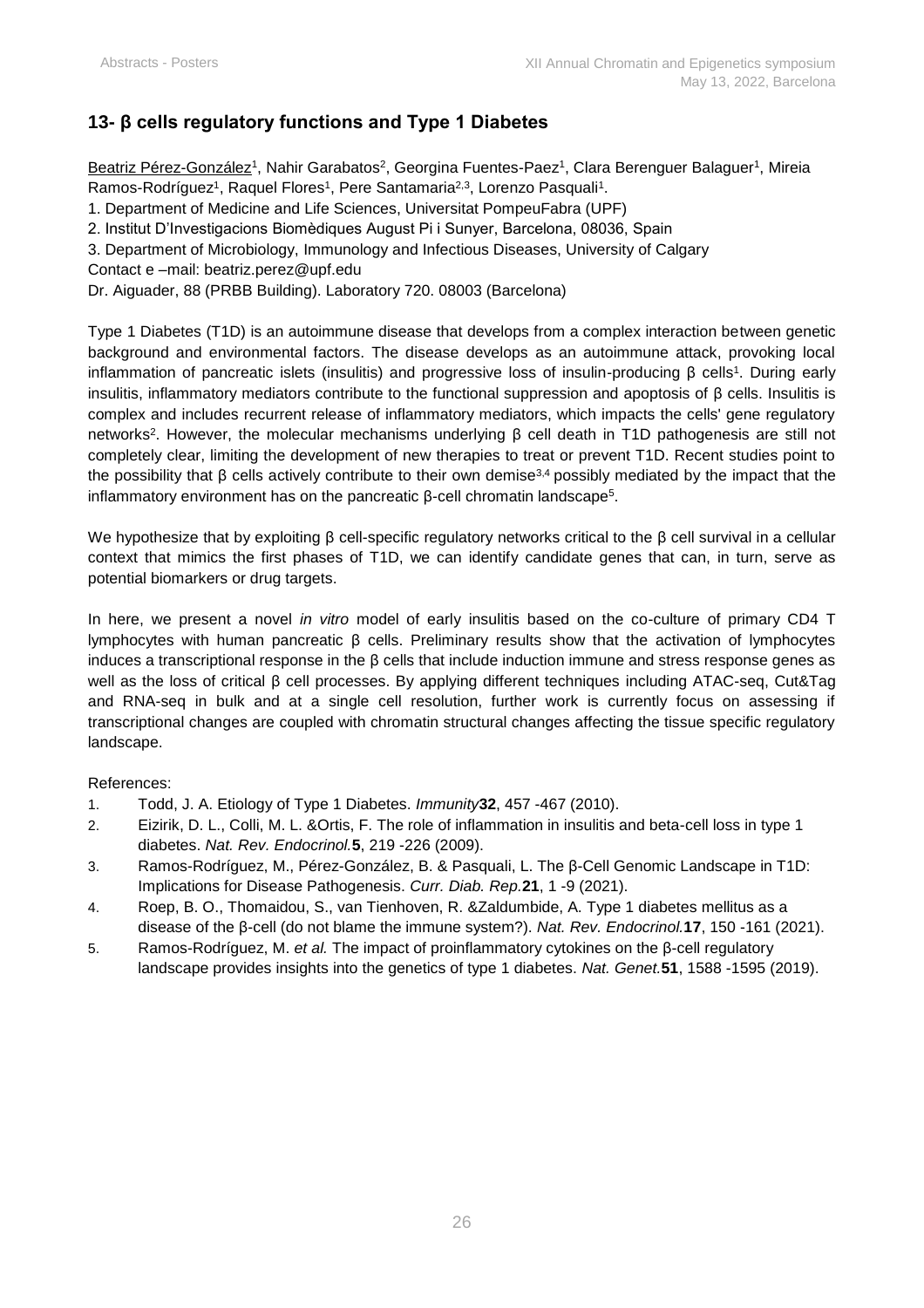## **14- Understanding the role of cohesin, CTCF and GATA1 mutations in myeloid leukemia of Down syndrome**

Carini Picardi Morais de Castro<sup>1</sup> and Sergi Cuartero<sup>1, 2</sup>

[cpicardi@carrerasresearch.org,](mailto:cpicardi@carrerasresearch.org) [scuartero@carrerasresearch.org](mailto:scuartero@carrerasresearch.org)

<sup>1</sup>Josep Carreras Leukaemia Research Institute (IJC), Campus Can Ruti, 08916 Badalona, Spain

<sup>2</sup>Germans Trias i Pujol Research Institute (IGTP), Campus Can Ruti, 08916 Badalona, Spain

Down syndrome children have a 500-fold increased risk of developing acute megakaryoblastic leukemia. Currently, the main treatment option is standard chemotherapy. Nonetheless, a substantial number of patients are refractory to it, or relapse and have a poor prognosis. Moreover, Down syndrome patients are more prone to suffer from toxicity to chemotherapy. Therefore, there is an unmet clinical need for new treatment options. At the genomic level, Down syndrome-associated acute megakaryoblastic leukemia is characterized by the pervasive acquisition of mutations in the GATA1 transcription factor and by an exceptionally high frequency of mutations in CTCF and in the cohesin complex, both involved in the maintenance of genome 3D structure. This disease represents an ideal model to understand the sequential acquisition of mutations in transcriptional regulators typical of many leukemia subtypes. Based on our recent findings linking cohesin to malignant hematopoietic development, and considering that CTCF works together with cohesin, we are studying the molecular basis of GATA1, CTCF and cohesin mutations in Down syndrome leukemia. Through a combination of genome-wide techniques and *in vivo* approaches, we are (i) analyzing the contribution of CTCF, cohesin and GATA1 to megakaryocytic differentiation, (ii) evaluating the cooperation between these mutations and trisomy 21, and (iii) investigating the functional properties of *in vivo* mutated cells. We expect that this project will not only shed new light on the mechanisms of cohesin and CTCF functions but will also uncover novel vulnerabilities and help the development of new therapeutic strategies.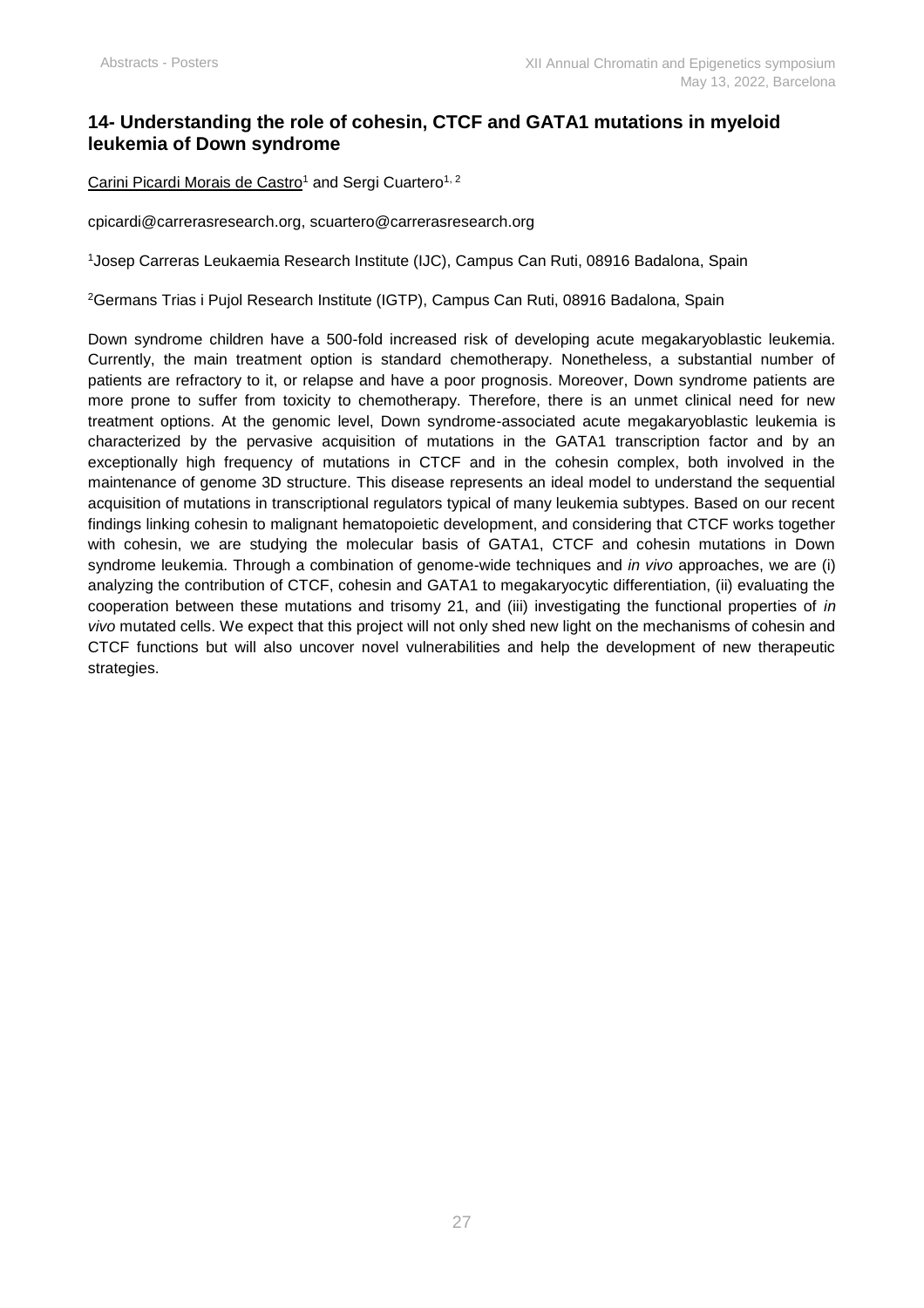## **15- Differential genomic distribution of human histone H1 variants**

Mónica Salinas-Pena, Núria Serna-Pujol, Jaione Telleria-Zufiaur, Carles Bonet-Costa, Elena Rebollo, Albert Jordan

Institut de Biologia Molecular de Barcelona (IBMB-CSIC)

Histone H1 binds to the linker DNA at the nucleosome, participating in the formation of higher-order chromatin structures. Human somatic cells may contain up to seven members of the histone H1 family contributing to the regulation of nuclear processes, apparently with certain subtype specificities. We have explored the functional role of histone H1 variants by shRNA-mediated knock-down of single or multiple H1s. In T47D breast cancer cells, the combined knock-down of H1.2 and H1.4 subtypes (multi-H1 KD) has a strong deleterious effect: coordinately deregulates many genes, promotes the appearance of accessibility sites genome-wide and triggers an interferon response via activation of heterochromatic repeats. Besides, multi-H1 KD translated into more de-compacted chromatin structures at the scale of topologically associating domains (TADs). Profiling of endogenous H1 variants in these cells revealed coexistence in the genome in two large groups depending on the local GC content: H1.2, H1.5 and H1.0 were abundant at low GC regions while H1.4 and H1X preferentially co-localized at high GC regions. Interestingly, above-mentioned chromatin changes upon multi-H1 KD occurred with only slight H1 variant redistributions across the genome. Imaging experiments of H1 variants also support differential genomic patterns revealed by ChIP-Seq data and variant-specific association to particular chromatin environments, such as lamina-associated domains (LADs) or the nucleolus.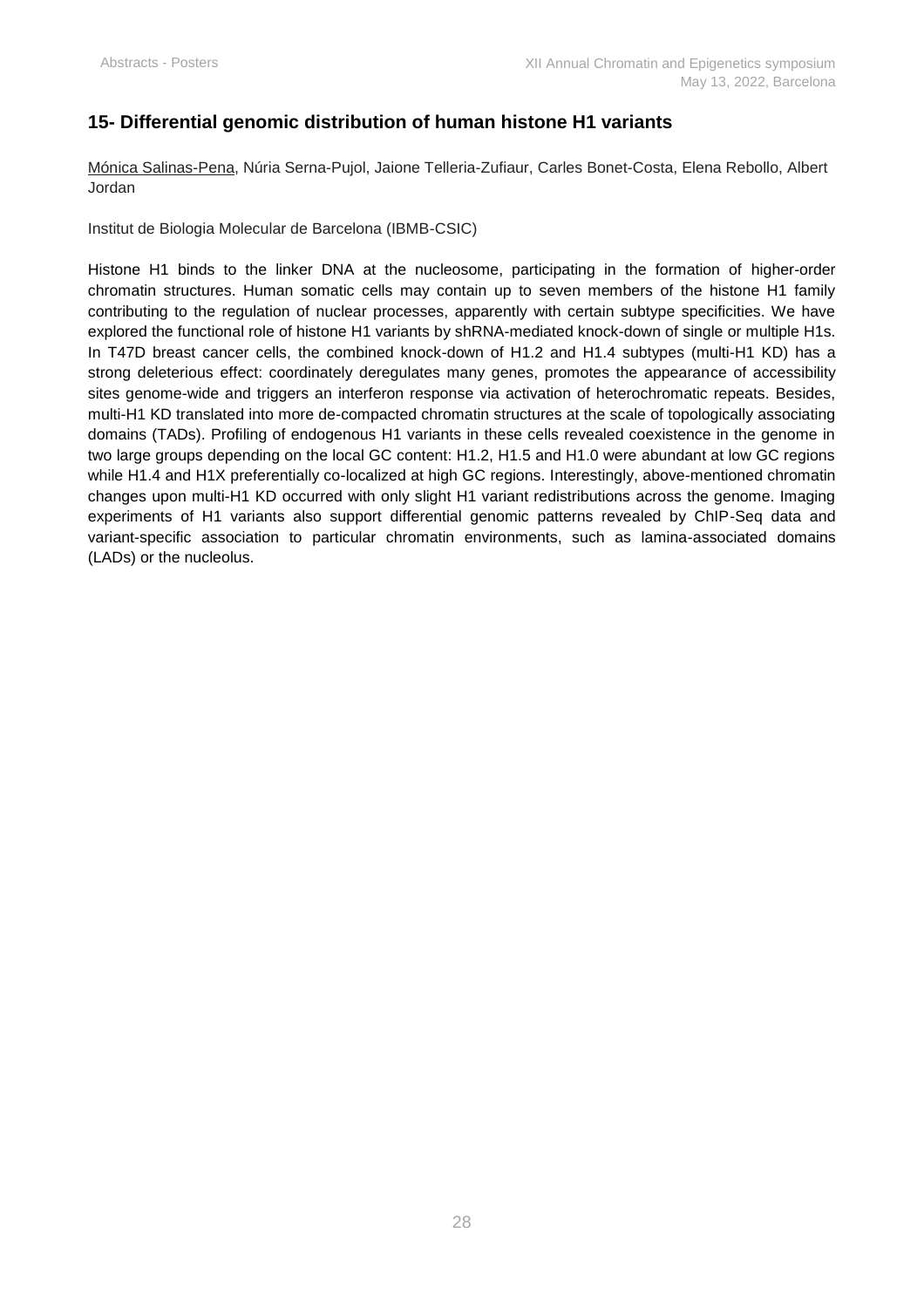## **16- Aurora Kinase B inhibitors: a search for new combinatorial strategies to target Ewing Sarcoma**

María Sánchez-Jiménez, Enrique Blanco, Pablo Táboas, Carla Rios-Astorch, Elisabet Figuerola-Bou, Jaume Mora and Sara Sánchez-Molina

Fundació Sant Joan de Déu, C/ Santa Rosa 39-57 4a planta (Edifici Docent) 08950 Esplugues de Llobregat (Barcelona), maria.sanchezj@sjd.es

Ewing Sarcoma (EwS) is the second most common malignant neoplasm appearing in the bone and soft tissues that predominantly affects adolescents and young adults. EwS is an exclusive human disease cytogenetically characterized by a chromosomal translocation most commonly affecting chromosomes 11 and 22, t(11;22)(q24;q12). The resulting fusion protein, EWSR1-FLI1, has the ability to act as an aberrant transcription factor leading both to gene activation and repression of a large set of genes involved in the tumorigenic phenotype of EwS. Our group has recently demonstrated that the Polycomb subunit with E3 ubiquitin ligase, RING1B, co-localizes genome–wide with EWSR1-FLI1 at active enhancers having a key role in EwS tumorigenesis *in vivo*, mainly by regulating enhancers and recruiting the fusion oncogene to key targets such as *NKX2-2*, *SOX-2* and *IGF-1*.

Aurora Kinases are conserved serine/threonine kinases with high expression in many different tumors that play multiple roles in cell division and maintenance of genomic stability. We have demonstrated that EwS cell lines are specifically and highly vulnerable to inhibition by Aurora Kinase B (AURKB) inhibitors. In the present study we described the contribution of AURKB in the activation of RING1B-EWSR1-FLI1 enhancers necessary for EwS tumorigenesis. Furthermore, enhancer disruption with BET inhibitors, which is efficient in EwS cell lines, synergize with AURKB inhibitors and we proposed the combination between AURKB and BET inhibitors as a novel strategy to target EwS.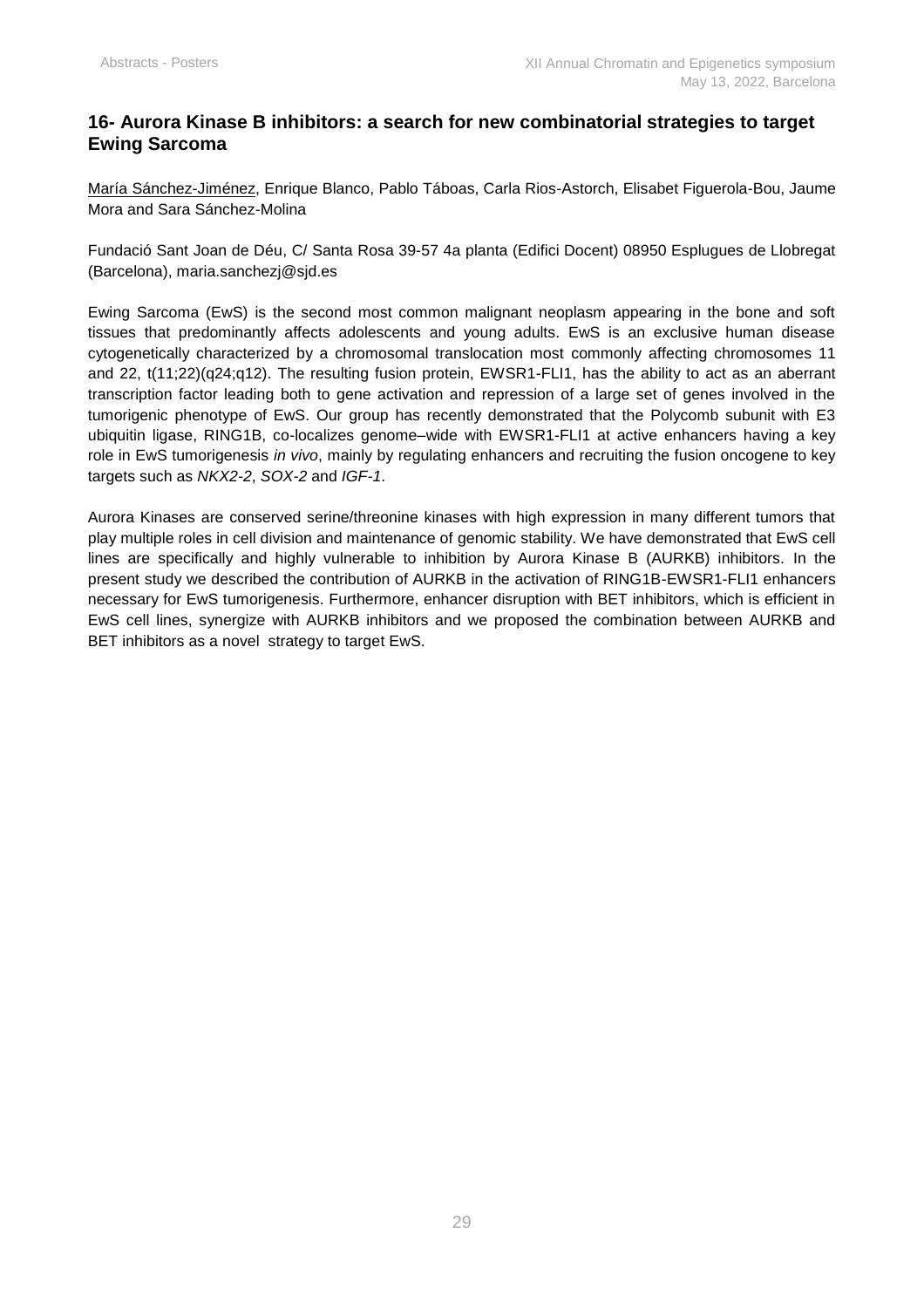## **17- Profiling the insulinoma genetic landscape**

Subirana-Granés M1, Ramos-Rodríguez M1, Norris R1, Sordi V2, Raurell-Vila H1, Pellegrini S2, Arnedo C3, Falconi M4, Piemonti L2, Gonzalez-Perez A3, Pasquali L1

1. Endocrine Regulatory Genomics, Department of Experimental & Health Sciences, University Pompeu Fabra, 08003, Barcelona, Spain.

2. Diabetes Research Institute (DRI) - IRCCS San Raffaele Scientific Institute, Milan, Italy.

3. Chirurgia del Pancreas, Ospedale San Raffaele IRCCS, Università Vita e Salute, Milano, Italy.

4. Institute for Research in Biomedicine (IRB Barcelona), The Barcelona Institute of Science and

Technology, Barcelona, Spain

Insulinoma are rare neoplasms arising from insulin-producing β cells of the pancreas. Their incidence in the general population is of approximately one to four per million per year and their major genetic and epigenetic driver alterations are still unknown. We here collected a dataset of 28 insulinomas to characterize their genetic landscape by whole genome sequencing (WGS). We first defined the tumor mutational burden, described their mutational signatures and identified recurrent coding mutations. Next, we interrogated the cis-regulatory landscape in search of non-coding somatic mutations and describe examples of mutated regulatory regions that may provide insight into the mechanisms of malignant transformation. Overall our findings elucidate on the impact of somatic genomic variants to the loss of β -cell fate and the development of insulinomas.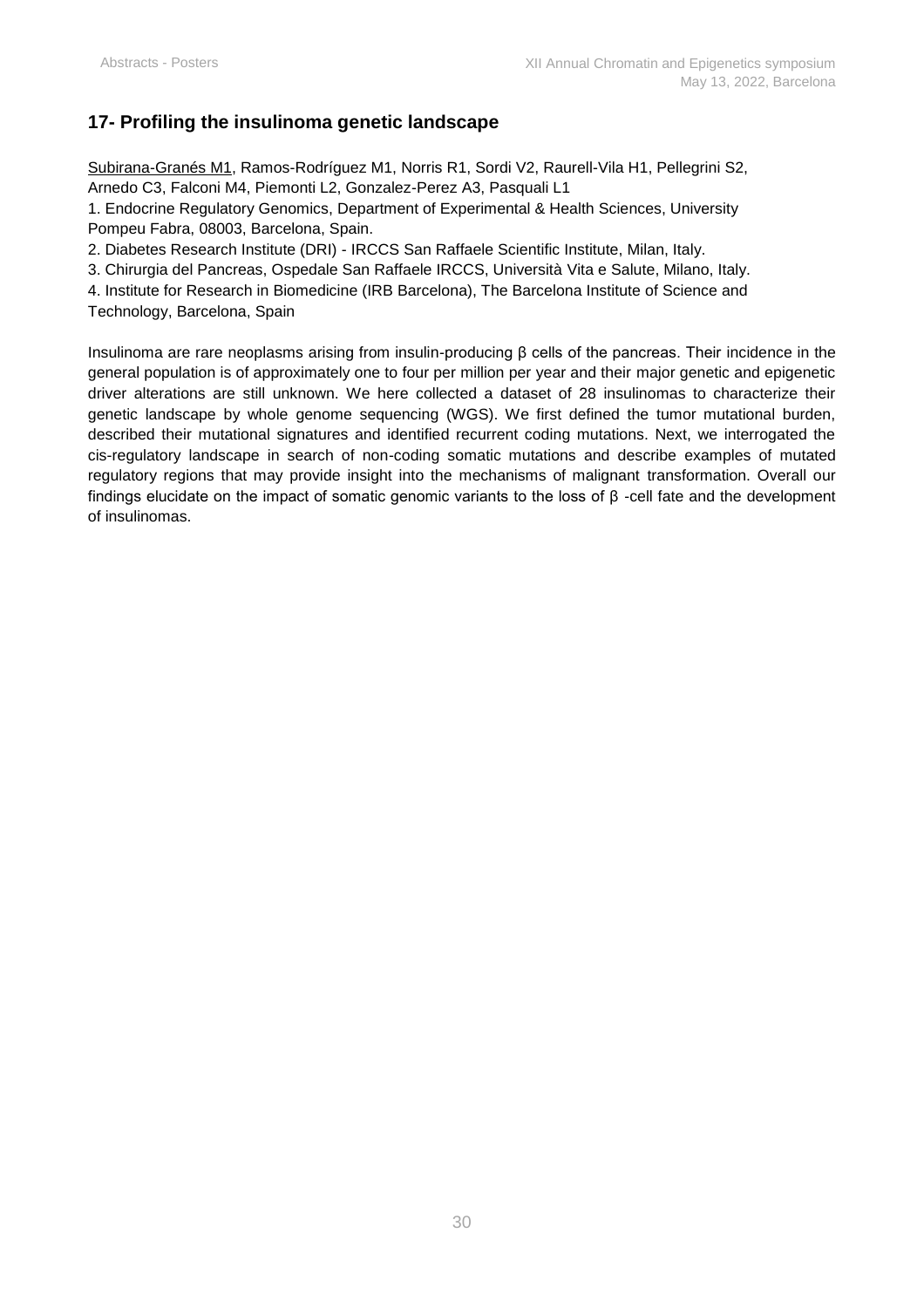## **18- Low input promoter capture Hi-C: a method to decipher the molecular mechanisms underlying non-coding alterations**

Laureano Tomás-Daza1,2, Llorenç Rovirosa1, Paula López-Marti1,2,

Alfonso Valencia2 and Biola M. Javierre1

1. Josep Carreras Leukaemia Research Institute (IJC)

2. Barcelona Supercomputing Center (BSC-CNS)

Long-range interactions between regulatory elements and promoters are key in gene transcriptional control but challenging to study due to the lack of low input methods. Here we introduce low input capture Hi-C (liCHi-C), a costeffective, customizable method to map and robustly compare promoter interactomes at high resolution in rare cell populations. As a proof of it broaden applicability, we use liCHi-C to in vivo study normal and malignant human hematopoietic hierarchy. We demonstrate that the dynamic promoter architecture foreshadows developmental trajectories meanwhile orchestrates transcriptional decisions along cell commitment. Simultaneously, liCHi-C enables the identification of new disease-relevant cell types, genes and gene pathways potentially deregulated by non-coding alterations at distal regulatory elements. Besides, we show liCHi-C ability to genome-wide uncover structural variants, resolved their breakpoints and propose pathogenic effects, including the formation of new regulatory landscape. Therefore, liCHi-C allows the study of previously unmeasurable cell types to ultimately illuminate disease etiopathogenesis.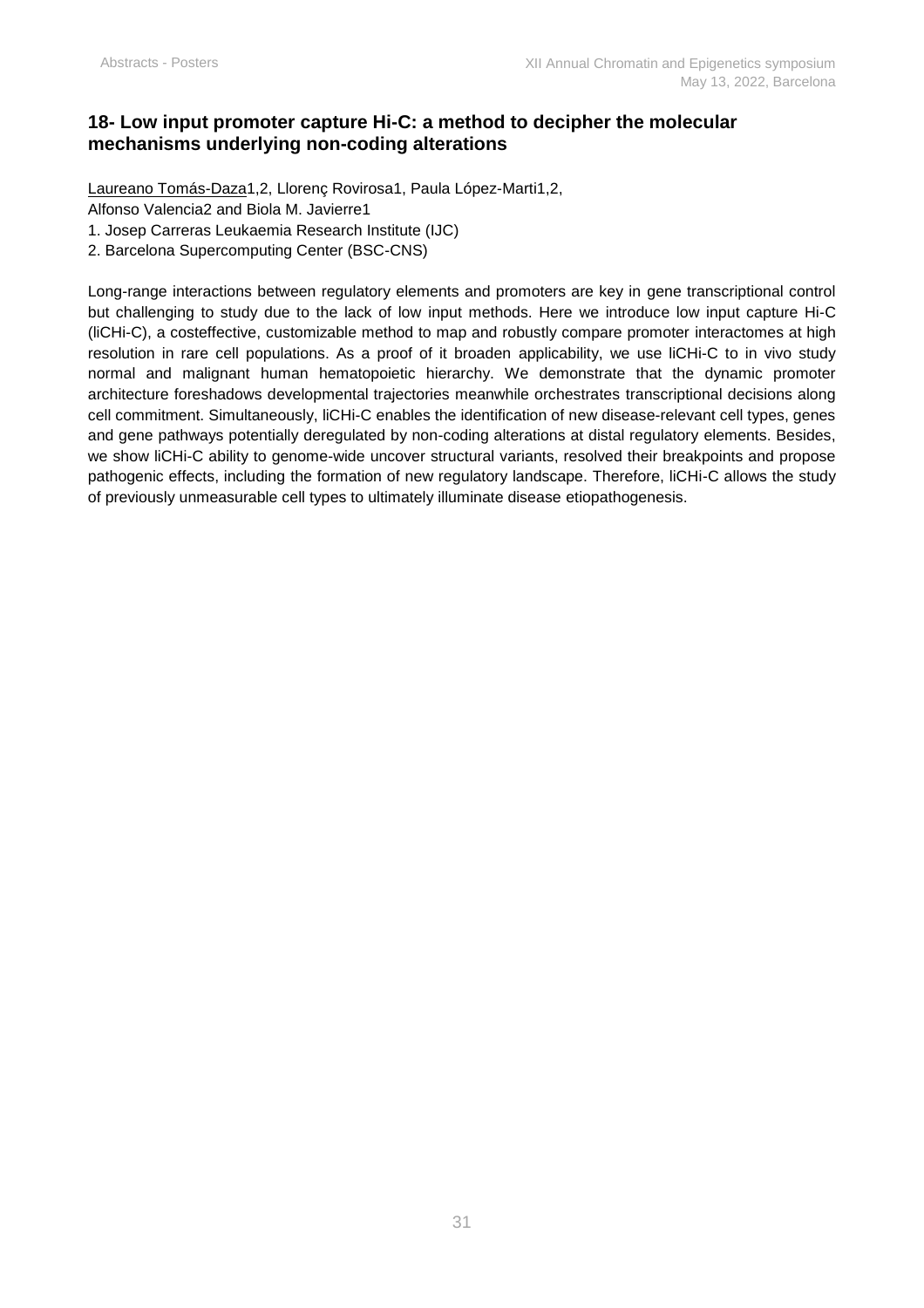## **19- Epigenome editing uncovers methylation-expression causality in leukemic cell fate model**

<u>Gemma Valcárcel 1,2,</u> Clara Berenguer 1, Aleksey Lazarenkov <sup>1,2</sup> and José Luis Sardina 1

1. Josep Carreras Leukaemia Research Institute (IJC), Campus Can Ruti, 08916 Badalona, Spain

2. Doctoral program in Biomedicine, University of Barcelona, Spain

Josep Carreras Building, Ctra de Can Ruti, Camí de les Escoles, s/n, 08916 Badalona, Barcelona [gvalcarcel@carrerasresearch.org](mailto:gvalcarcel@carrerasresearch.org)

Aberrant DNA methylation is considered a hallmark of acute myeloid leukemia (AML), in which epigenetic enzymes are frequently mutated. It is broadly accepted that promoter CpG island hypermethylation leads to gene repression of tumor suppressor genes in a wide-range of cancers. However, the causal relationship between DNA methylation and gene expression and its relevance in cancer onset has not been fully elucidated.

To address this goal, we employ a recently developed epigenome editing tool to modify the DNA methylation status of specific CpG sites in a highly efficient cellular model of human leukemic B cell conversion into nontumorigenic macrophages. For this, we use a catalytically dead Cas9 (dCas9) nuclease fused with DNA methylation editors *TET1* or *DNMT3A* for targeted erasure or establishment of DNA methylation, respectively. Interestingly, *interleukin-1 receptor antagonist* (*IL1RN)* promoter demethylation is associated with the reactivation of this gene during B cell conversion. Consequently, we design and insert single guide RNAs (sgRNAs) in the genome of human B leukemic cells to site-specifically modify the DNA methylation landscape in the *IL1RN* locus. Moreover, we set up a multiplex sgRNA expression system that allows more efficient DNA methylation editing. Our results suggest that continuous dCas9-DNMT3A recruitment at *IL1RN* promoter abrogates gene activation during B to macrophage conversion while dCas9-TET1-driven *IL1RN*  promoter demethylation leads to gene reactivation. Thus, causality in the interplay between DNA methylation and gene expression events in leukemia onset and development can now be tackled through CRISPR/Cas9 epigenome editing tools.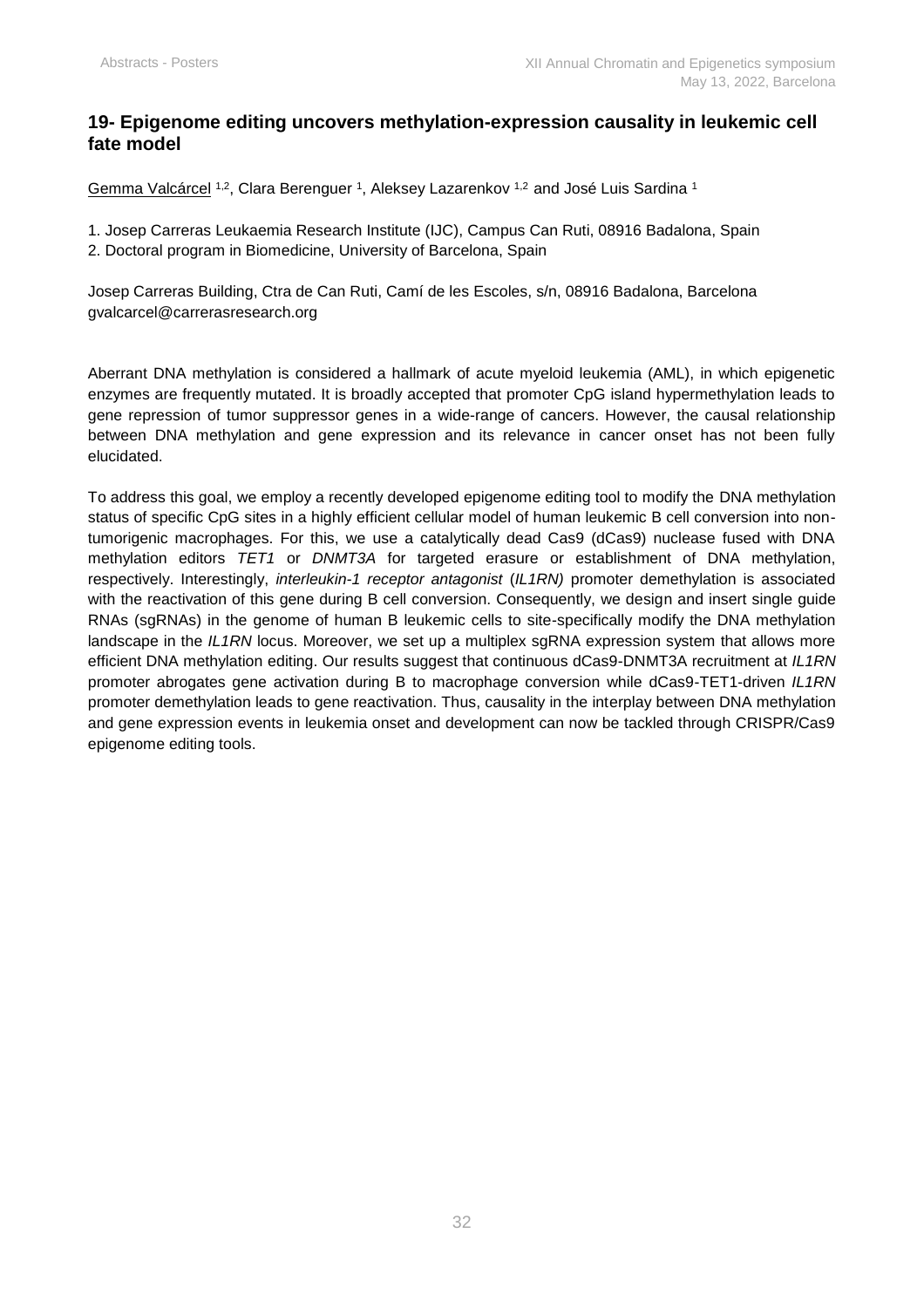## **20- RAD21L depletion alters the 3D genome architecture in the male germ line**

Laia Marín-Gual<sup>1,2</sup>, Covadonga Vara<sup>1,2</sup>, Natalia Felipe-Medina<sup>3</sup>, Yasmina Cuartero<sup>4,5</sup>, Lucía Alvarez<sup>1,2</sup>, François Le Dily<sup>4,5</sup>, Francisca Garcia<sup>6</sup>, Elena Llano<sup>3</sup>, Marc A. Marti-Renom<sup>4,5,7,8</sup>, Alberto M. Pendás<sup>3</sup>, Aurora Ruiz-Herrera<sup>1,2</sup>

*<sup>1</sup>Departament de Biologia Cel·lular, Fisiologia i Immunologia, Universitat Autònoma de Barcelona, Cerdanyola del Vallès, 08193, Spain. <sup>2</sup>Genome Integrity and Instability Group, Institut de Biotecnologia i Biomedicina, Universitat Autònoma de Barcelona, Cerdanyola del Vallès, 08193, Spain.<sup>3</sup>Molecular Mechanisms Program, Centro de Investigación del Cáncer and Instituto de Biología Molecular y Celular del Cáncer (CSIC-Universidad de Salamanca), Salamanca, Spain.<sup>4</sup>Centre for Genomic Regulation, The Barcelona Institute for Science and Technology, Carrer del Doctor Aiguader 88, Barcelona, 08003, Spain. <sup>5</sup>CNAG-CRG, Centre for Genomic Regulation, The Barcelona Institute of Science and Technology, Baldiri Reixac 4, Barcelona, 08028, Spain. <sup>6</sup>Unitat de Cultius Cel.lulars, Universitat Autònoma de Barcelona, Cerdanyola del Vallès, 08193, Spain. <sup>7</sup>Pompeu Fabra University, Doctor Aiguader 88, Barcelona, 08003, Spain. <sup>8</sup> ICREA, Pg. Lluís Companys 23, 08010 Barcelona, Spain.*

During meiotic prophase I, cohesin complexes participate in synapsis and recombination of homologous chromosomes by keeping the two sister chromatids together and holding chromatin loops to the synaptonemal complex (SC). RAD21L is a meiotic-specific cohesin subunit essential for synapsis and male fertility but its implications on the spatial folding of chromosomes during meiosis remain unclear. Here, we study the impact of RAD21L depletion on the 3D genome architecture in the male germ line by combining fluorescence activated cell sorting (FACS) and the chromosome conformation capture technique (Hi-C). We demonstrate that the loss of RAD21L prevents proper chromatin condensation during meiosis, with changes in the inter- and intra-chromosomal interactions ratio and the A/B compartmentalization in pre-meiotic (spermatogonia) and meiotic (primary spermatocytes) cells. We detected defects in the bouquet formation and an increase in telomeric interactions between heterologous chromosomes in primary spermatocytes, resembling telomere aberrations detected in other cohesin deficient models. Overall, our results show how the three-dimensional genomic structure is affected in the absence of the meiotic cohesin subunit RAD21L during mouse spermatogenesis.